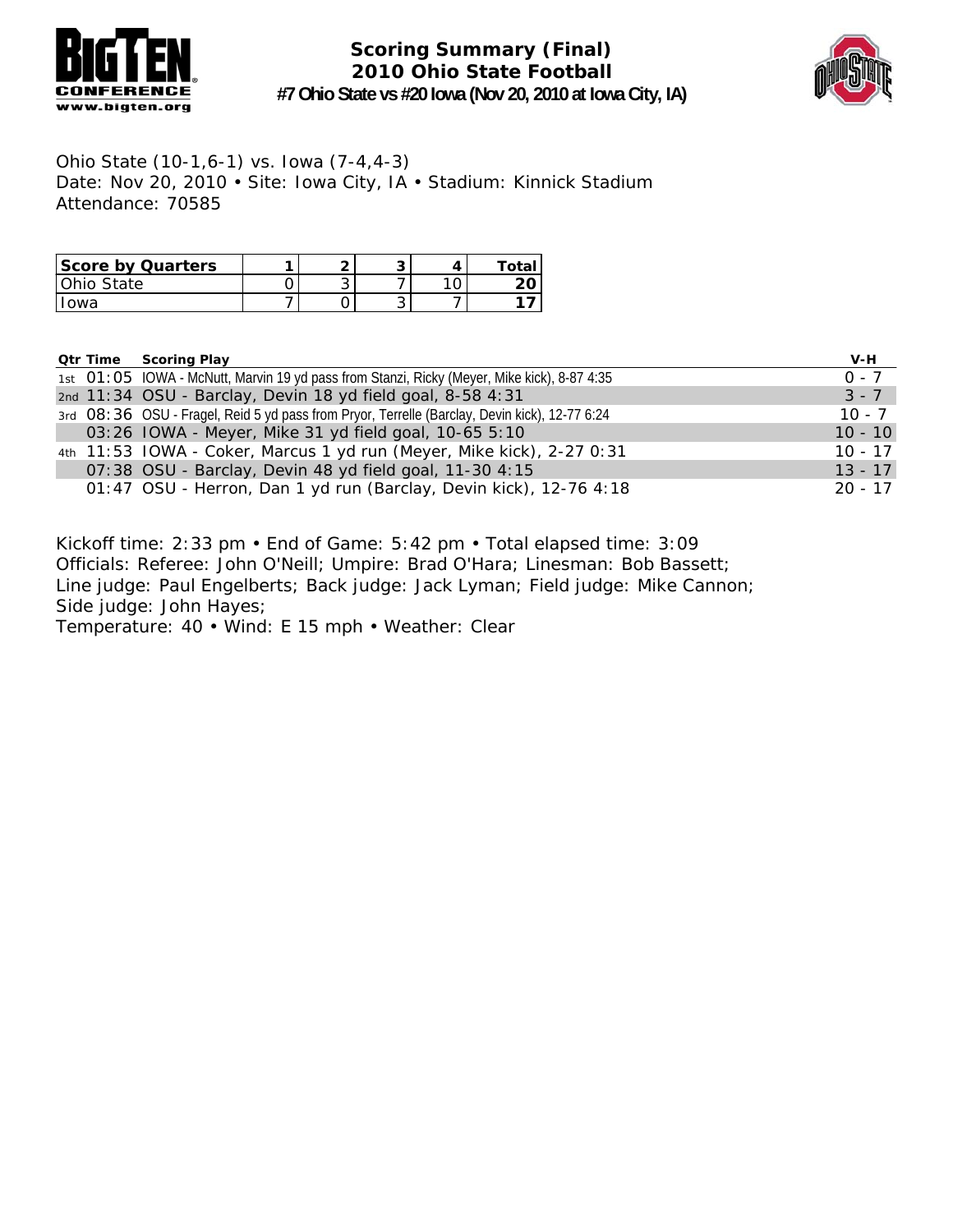

## **Team Statistics (Final) 2010 Ohio State Football**



**#7 Ohio State vs #20 Iowa (Nov 20, 2010 at Iowa City, IA)**

|                                | OSU            | <b>IOWA</b>    |
|--------------------------------|----------------|----------------|
| <b>FIRST DOWNS</b>             | 21             | 17             |
| Rushing                        | 11             | 6              |
| Passing                        | 9              | 8              |
| Penalty                        | 1              | 3              |
| <b>NET YARDS RUSHING</b>       | 158            | 81             |
| <b>Rushing Attempts</b>        | 36             | 25             |
| Average Per Rush               | 4.4            | 3.2            |
| <b>Rushing Touchdowns</b>      | 1              | $\mathbf{1}$   |
| <b>Yards Gained Rushing</b>    | 164            | 113            |
| <b>Yards Lost Rushing</b>      | 6              | 32             |
| <b>NET YARDS PASSING</b>       | 195            | 195            |
| Completions-Attempts-Int       | $18 - 33 - 2$  | $20 - 31 - 0$  |
| Average Per Attempt            | 5.9            | 6.3            |
| Average Per Completion         | 10.8           | 9.8            |
| Passing Touchdowns             | 1              | 1              |
| <b>TOTAL OFFENSE YARDS</b>     | 353            | 276            |
| Total offense plays            | 69             | 56             |
| Average Gain Per Play          | 5.1            | 4.9            |
| Fumbles: Number-Lost           | $0 - 0$        | $1 - 0$        |
| Penalties: Number-Yards        | $8 - 73$       | $4 - 25$       |
| PUNTS-YARDS                    | $3 - 126$      | $4 - 164$      |
| Average Yards Per Punt         | 42.0           | 41.0           |
| Net Yards Per Punt             | 42.0           | 39.2           |
| Inside 20                      | $\overline{2}$ | $\mathbf{1}$   |
| 50+ Yards                      | Ο              | 1              |
| Touchbacks                     | $\overline{O}$ | $\overline{O}$ |
| Fair catch                     | 2              | 2              |
| KICKOFFS-YARDS                 | 5-319          | 4-234          |
| Average Yards Per Kickoff      | 63.8           | 58.5           |
| Net Yards Per Kickoff          | 42.4           | 41.0           |
| Touchbacks                     | 0              | 0              |
| Punt returns: Number-Yards-TD  | $1 - 7 - 0$    | $0 - 0 - 0$    |
| Average Per Return             | 7.0            | 0.0            |
| Kickoff returns: Number-Yds-TD | $3 - 70 - 0$   | $5 - 107 - 0$  |
| Average Per Return             | 23.3           | 21.4           |
| Interceptions: Number-Yds-TD   | $0 - 0 - 0$    | $2 - 8 - 0$    |
| Fumble Returns: Number-Yds-TD  | $0 - 0 - 0$    | $0 - 0 - 0$    |
| Miscellaneous Yards            | 0              | 0              |
| Possession Time                | 30:29          | 29:31          |
| 1st Quarter                    | 4:53           | 10:07          |
| 2nd Quarter                    | 7:03           | 7:57           |
| 3rd Quarter                    | 7:52           | 7:08           |
| 4th Quarter                    | 10:41          | 4:19           |
| <b>Third-Down Conversions</b>  | 7 of 15        | 5 of 12        |
| Fourth-Down Conversions        | 2 of 2         | $0$ of $1$     |
| Red-Zone Scores-Chances        | $3 - 3$        | $3 - 3$        |
| Touchdowns                     | $2 - 3$        | $2 - 3$        |
| Field goals                    | $1 - 3$        | $1 - 3$        |
| Sacks By: Number-Yards         | $2 - 17$       | $1 - 4$        |
| <b>PAT Kicks</b>               | $2 - 2$        | $2 - 2$        |
| <b>Field Goals</b>             | $2 - 2$        | $1 - 2$        |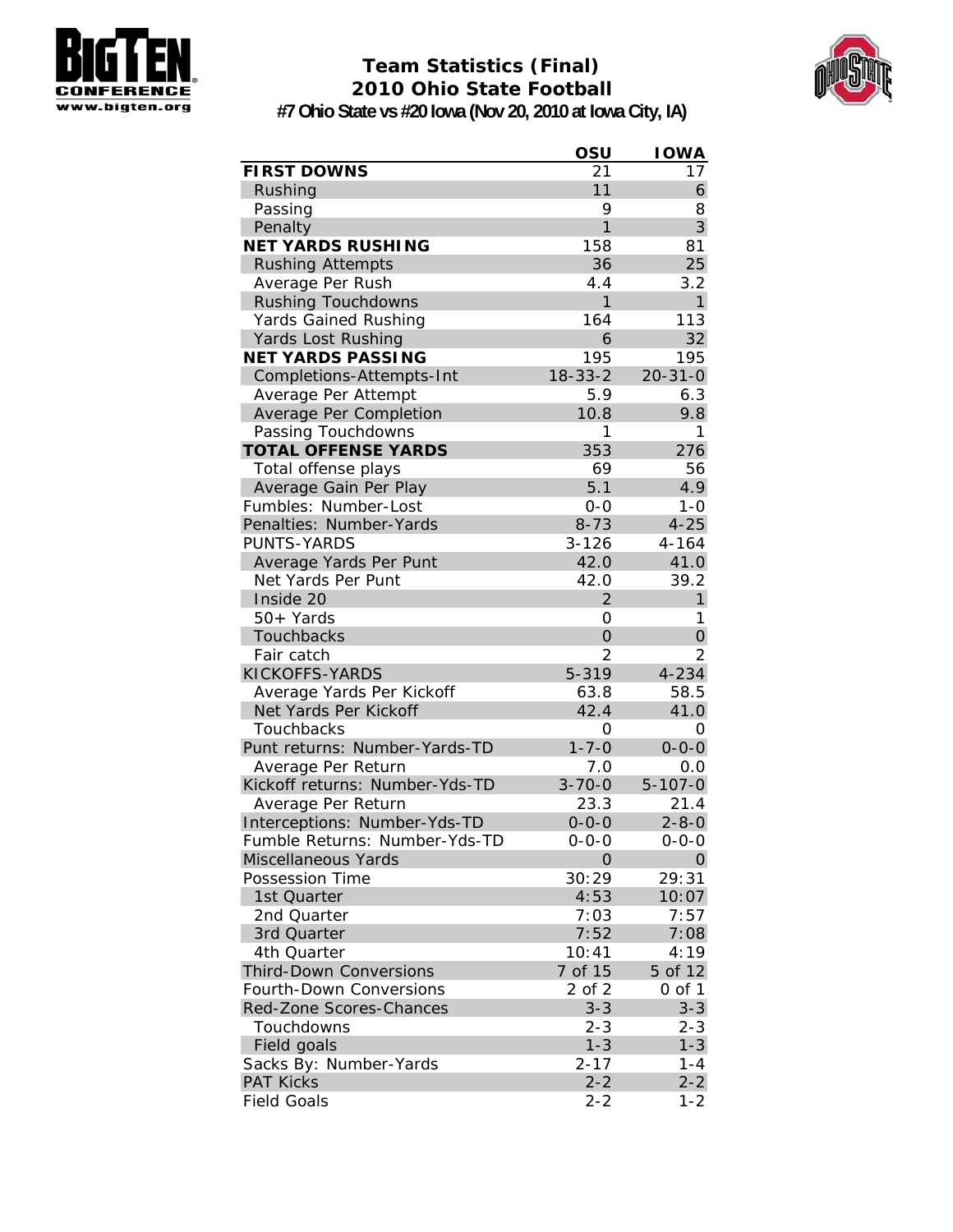

### **Individual Statistics (Final) 2010 Ohio State Football**



**#7 Ohio State vs #20 Iowa (Nov 20, 2010 at Iowa City, IA)**

### **Ohio State Iowa**

| Rushing         |      | No. Gain Loss Net TD Lg Avg |               |              |  |                |
|-----------------|------|-----------------------------|---------------|--------------|--|----------------|
| Pryor, Terrelle | 15   | -82                         |               | 4 78         |  | 0, 14, 5.2     |
| Herron, Dan     | 20 I | 71                          | $\mathcal{P}$ | 69.          |  | $1 \t11 \t3.5$ |
| Saine, Brandon  | 1.   | 11                          |               | $0 \quad 11$ |  | $0$ 11 11.0    |
| Totals          |      | 36 164                      |               | 6 158        |  | $1 \t14 \t4.4$ |

| Passing         | $C - A - I$ |     | Yds TD Long Sack |  |
|-----------------|-------------|-----|------------------|--|
| Pryor, Terrelle | 18-33-2     | 195 | - 26             |  |
| <b>Totals</b>   | 18-33-2     | 195 | 26               |  |

| Receiving          |    | No. Yards | -TD | Long |
|--------------------|----|-----------|-----|------|
| Sanzenbacher, Dane | 6  | 102       |     | 26   |
| Herron, Dan        | 5  | 30        |     | 11   |
| Stoneburner, Jake  | 3  | 26        |     | 14   |
| Posey, DeVier      | 2  | 32        |     | 22   |
| Fragel, Reid       | 1  | 5         |     | 5    |
| Boren, Zach        |    | O         |     |      |
| Totals             | 18 |           |     |      |

| Punting       |            |      | No. Yds Avg Long In20 TB |                  |
|---------------|------------|------|--------------------------|------------------|
| Buchanan, Ben |            |      | 3 126 42.0 43 2 0        |                  |
| <b>Totals</b> | 3 126 42.0 | - 43 |                          | $\left( \right)$ |

|                | Punt                          |  |   |         | Kickoff Intercept |  |  |
|----------------|-------------------------------|--|---|---------|-------------------|--|--|
| <b>Returns</b> | No Yds Lg No Yds Lg No Yds Lg |  |   |         |                   |  |  |
| Hall, Jordan   |                               |  | 2 | 56 33 4 | $\Omega$          |  |  |
| Berry, Jaamal  |                               |  |   | 14      |                   |  |  |
| Totals         |                               |  | 3 | 70      |                   |  |  |

| <b>Field goals</b> | Otr | Time      | <b>Dist</b> |     | <b>Result</b> |       |
|--------------------|-----|-----------|-------------|-----|---------------|-------|
| Barclay, Devin     | 2nd | 11:34     |             |     | 18 yards Good |       |
| Barclay, Devin     | 4th | 07:38     |             |     | 48 yards Good |       |
| <b>Kickoffs</b>    |     | No. Yards |             | Avq | ΤВ            | OВ    |
| Basil, Drew        | 5   | 319       | 63.8        |     | Ω             | O     |
| All-purpose        | Run | Rcv       | KR          | РR  | ΙR            | Total |
| Sanzenbacher, Dane | 0   | 102       | O           | O   | O             | 102   |
| Herron, Dan        | 69  | 30        | Ο           | 0   | Ο             | 99    |
| Pryor, Terrelle    | 78  | 0         | Ω           | 0   | 0             | 78    |
| Hall, Jordan       | 0   | O         | 56          | 7   | Ω             | 63    |

FUMBLES: Ohio State-None. Iowa-Robinson, Adam 1-0.

| <b>Rushing</b>                | No. Gain Loss  |                |            |      |                | Net TD          |                |             | Lg Avg           |
|-------------------------------|----------------|----------------|------------|------|----------------|-----------------|----------------|-------------|------------------|
| Coker, Marcus                 | 9              |                | 73         | 3    |                | 70              | 1              | 26          | 7.8              |
| Robinson, Adam                | 9              | 31             |            | 4    |                | 27              | 0              | 10          | 3.0              |
| <b>TEAM</b>                   | 1              |                | 0          | 2    |                | $-2$            | 0              | 0           | $-2.0$           |
| Jn-Koulianos, D               | 1              |                | 0          | 6    |                | -6              | 0              | 0           | $-6.0$           |
| Stanzi, Ricky                 | 5              |                | 9          | 17   |                | -8              | 0              | 6           | $-1.6$           |
| Totals                        | 25             | 113            |            | 32   | 81             |                 | 1              | 26          | 3.2              |
| Passing                       |                | C-A-I          |            |      | Yds            | TD Long         |                |             | <b>Sack</b>      |
| Stanzi, Ricky                 |                | $20 - 31 - 0$  |            |      | 195            | 1               | 23             |             | $\overline{z}$   |
| Totals                        |                | $20 - 31 - 0$  |            |      | 195            | 1               | 23             |             | $\overline{2}$   |
| Receiving                     |                | No. Yards      |            |      | TD             | Long            |                |             |                  |
| McNutt, Marvin                |                | 7              | 92         |      | 1              |                 | 19             |             |                  |
| Robinson, Adam                |                | 4              | 20         |      | 0              |                 | 8              |             |                  |
| Jn-Koulianos, D               |                | 2              | 38         |      | 0              |                 | 23             |             |                  |
| Reisner, Allen                |                | $\overline{2}$ | 15         |      | 0              |                 | 11             |             |                  |
| Herman, Brad                  |                | $\overline{2}$ |            | 5    | 0              |                 | 3              |             |                  |
| Chaney, Jr., P.               |                | 1              | 15         |      | 0              |                 | 15             |             |                  |
| Coker, Marcus                 |                | 1              | 11         |      | 0              |                 | 11             |             |                  |
| Stanzi, Ricky                 | 1              |                | -1         |      | 0              |                 |                |             |                  |
| Totals                        | 20             |                | 195        |      | 1              |                 | 23             |             |                  |
|                               |                |                |            |      |                |                 |                |             |                  |
|                               |                |                |            |      |                |                 |                |             |                  |
| Punting                       | No.            |                | <b>Yds</b> |      |                | Avg Long In20   |                |             | ΤВ               |
| Donahue, Ryan                 | 4              |                | 164        | 41.0 |                | 52              |                | 1           | 0                |
| Totals                        | $\overline{4}$ |                | 164        | 41.0 |                | 52              |                | 1           | O                |
|                               |                | Punt           |            |      | <b>Kickoff</b> |                 |                |             | <b>Intercept</b> |
| <b>Returns</b>                | No Yds         |                |            |      | Lg No Yds      |                 |                | $Lg$ No Yds | <u>Lg</u>        |
| Jn-Koulianos, D               | 0              | 0              | 0          | 1    | 23             | 231             | Ο              | 0           | 0                |
| Chaney, Jr., P.               | 0              | 0              | 이          | 1    | 26             | 26              | 0              | 0           | 0                |
| Davis, Keenan                 | 0              | 0              | Οl         | 3    | 58             | 21              | 0              | 0           | 0                |
| Hyde, Micah                   | 0              | 0              | O          | 0    | 0              | Οl              | 1              | 0           | 0                |
| Prater, Shaun                 | 0              | 0              | 0          | 0    | 0              | 0               | 1              | 8           | 8                |
| Totals                        | 0              | 0              | Οl         | 5    | 107            | 26              | $\overline{2}$ | 8           | 8                |
|                               |                |                |            |      |                |                 |                |             |                  |
| Field goals                   | Qtr            | Time           |            | Dist |                |                 | <b>Result</b>  |             |                  |
| Meyer, Mike                   | 2nd            | 03:38          |            |      |                | 40 yards Missed |                |             |                  |
| Meyer, Mike                   | 3rd            |                | 03:26      |      | 31 yards       |                 | Good           |             |                  |
| <b>Kickoffs</b>               | No.            |                | Yards      |      | Avg            |                 | ΤВ             |             |                  |
| Meyer, Mike                   | 4              |                | 234        |      | 58.5           |                 | $\Omega$       |             |                  |
|                               |                |                |            |      |                |                 |                |             |                  |
| All-purpose<br>McNutt, Marvin | Run            | 0              | Rcv<br>92  | КR   | 0              | РR<br>0         | IR.<br>0       |             | Total<br>92      |

Davis, Keenan 0 0 58 0 0 58 Jn-Koulianos, D -6 38 23 0 0 55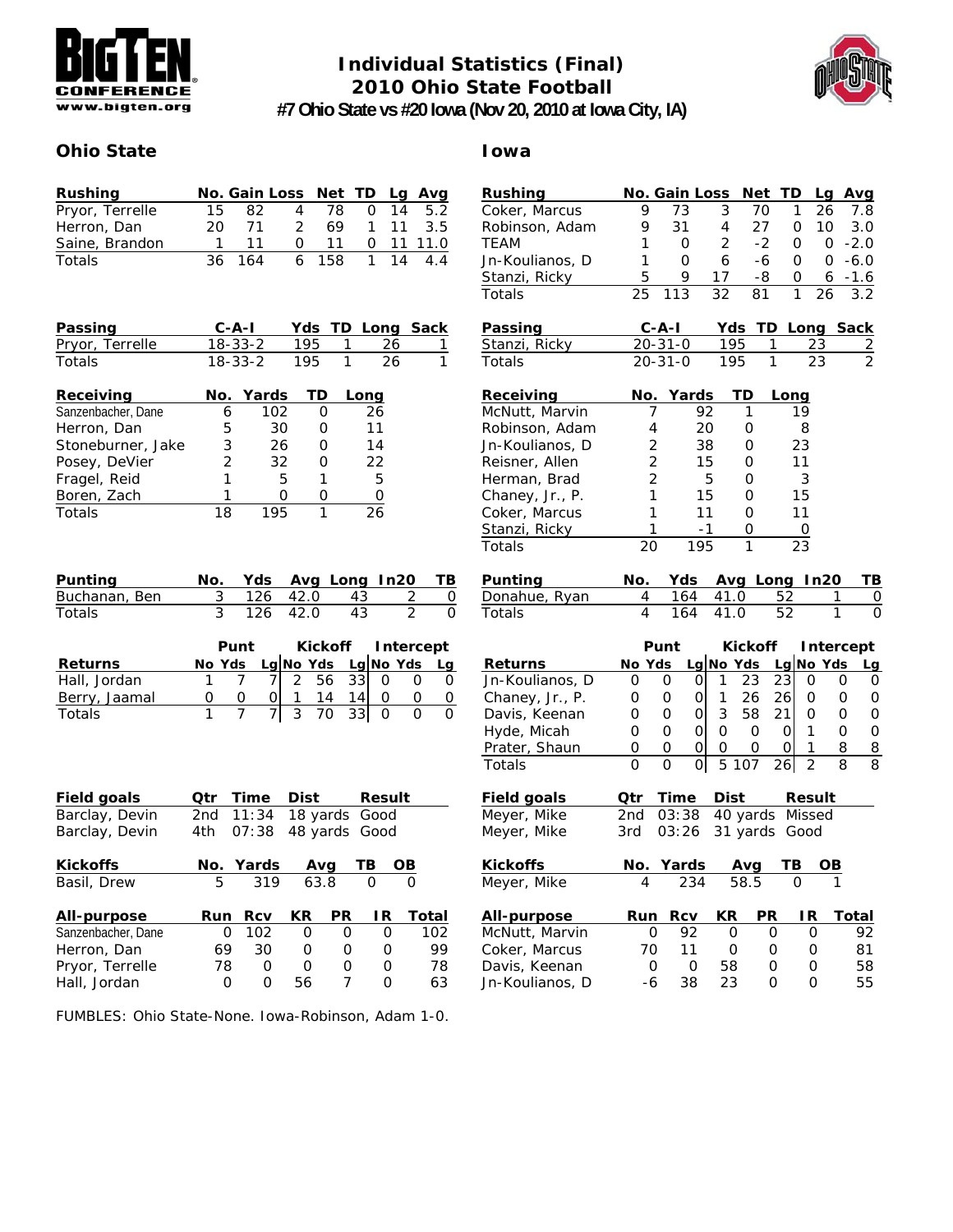

#### **Defensive Statistics (Final) 2010 Ohio State Football #7 Ohio State vs #20 Iowa (Nov 20, 2010 at Iowa City, IA)**



| #            | <b>Ohio State</b>                  | Solo                 |                    |                      | <b>Ast Total Sacks-Yds</b>  | <b>TFL-Yds</b>              |                                      | FF FR-Yds                | Int-Yds BrUp Blks         |                          |                            | QBH                            |
|--------------|------------------------------------|----------------------|--------------------|----------------------|-----------------------------|-----------------------------|--------------------------------------|--------------------------|---------------------------|--------------------------|----------------------------|--------------------------------|
|              | 36 Rolle, Brian                    | 4                    | 6                  | $\overline{10}$      |                             | $3.0 - 12$                  | $\blacksquare$                       |                          |                           |                          |                            |                                |
| $7^{\circ}$  | Hines, Jermale                     | $\overline{4}$       | $\overline{4}$     | 8                    |                             | $0.5 - 1$                   | $\qquad \qquad -$                    |                          |                           |                          |                            |                                |
|              | 42 Sweat, Andrew                   | 5                    | $\overline{2}$     | 7                    | $\overline{a}$              | $\blacksquare$              | $\overline{\phantom{a}}$             | $\blacksquare$           |                           | $\overline{a}$           | $\overline{\phantom{a}}$   |                                |
|              | 51 Homan, Ross                     | 3                    | $\overline{4}$     | $\overline{7}$       |                             | ÷,                          |                                      |                          |                           |                          |                            |                                |
|              | 0A Torrence, Devon                 | 3                    | 3                  | 6                    | $\blacksquare$              | $\overline{a}$              | ÷,                                   | $\overline{\phantom{a}}$ | $\overline{a}$            | $\overline{a}$           | $\blacksquare$             | $\blacksquare$                 |
|              | 19 Johnson, Orhian                 | 3                    | 3                  | 6                    |                             | $0.5 - 0$                   |                                      |                          |                           | $\blacksquare$           |                            |                                |
|              | 54 Simon, John                     | $\overline{2}$       | $\overline{2}$     | $\overline{4}$       | $1.0 - 6$                   | $1.0 - 6$                   | ÷,                                   | $\overline{\phantom{a}}$ | $\overline{\phantom{a}}$  | 1                        | $\overline{\phantom{0}}$   | $\blacksquare$                 |
|              | OH Gant, Aaron                     | $\mathbf{1}$         | $\overline{2}$     | $\mathfrak{Z}$       |                             | ÷,                          | $\mathbf{1}$                         |                          |                           | $\overline{a}$           |                            |                                |
|              | 55 Newsome, Jon                    | $\mathsf{O}\xspace$  | 3                  | $\mathfrak{Z}$       | $\overline{\phantom{a}}$    | $\overline{a}$              | $\overline{a}$                       | $\overline{a}$           |                           | $\overline{a}$           | $\blacksquare$             |                                |
|              | 97 Heyward, Cameron                | $\overline{2}$       | $\overline{0}$     | 2                    | $1.0 - 11$                  | $2.0 - 12$                  | ÷,                                   |                          |                           | $\overline{\phantom{a}}$ | ÷                          | $\mathbf{1}$                   |
| 5            | Chekwa, Chimdi                     | $\mathbf 0$          | $\overline{2}$     | $\overline{2}$       | $\sim$                      | $\blacksquare$              | $\overline{\phantom{a}}$             | $\sim$                   | ٠                         | $\overline{a}$           | $\blacksquare$             | $\mathbf{r}$                   |
| $\mathbf{1}$ | Schwartz, Grant                    | $\mathbf{1}$         | $\overline{0}$     | $\mathbf{1}$         | $\overline{\phantom{a}}$    | $\overline{\phantom{0}}$    | $\qquad \qquad -$                    |                          |                           | $\overline{\phantom{a}}$ |                            |                                |
|              | 43 Williams, Nathan                | 1                    | $\mathbf 0$        | 1                    | $\mathbf{r}$                | $\overline{a}$              | $\overline{a}$                       | $\overline{\phantom{a}}$ | $\overline{a}$            | $\overline{a}$           | $\blacksquare$             | $\mathbf{r}$                   |
| 8            | Posey, DeVier                      | $\mathbf{1}$         | $\overline{O}$     | 1                    |                             |                             |                                      |                          |                           |                          |                            |                                |
|              | 21 Wood, Jamie                     | $\mathbf 0$          | $\mathbf{1}$       | 1                    | $\sim$                      | $\overline{a}$              | $\overline{\phantom{a}}$             | $\sim$                   | $\overline{a}$            | $\overline{a}$           | $\mathbf{r}$               | $\mathbf{r}$                   |
|              | 98 Thomas, Solomon                 | $\mathbf 0$          | $\mathbf{1}$       | $\mathbf{1}$         |                             |                             | $\blacksquare$                       |                          |                           | $\blacksquare$           |                            |                                |
|              | 34 Ebner, Nate                     | $\mathbf 0$          | $\mathbf{1}$       | $\mathbf{1}$         | $\blacksquare$              | $\overline{a}$              | $\overline{a}$                       | $\sim$                   | $\overline{a}$            | $\overline{a}$           | $\blacksquare$             |                                |
|              | 72 Larimore, Dexter                | $\overline{O}$       | $\mathbf{1}$       | $\mathbf{1}$         | $\blacksquare$              | $\overline{\phantom{a}}$    | $\frac{1}{2}$                        |                          |                           | $\overline{\phantom{a}}$ |                            |                                |
|              | 1A Bell, Dorian                    | $\mathbf 0$          | $\mathbf{1}$       | 1                    |                             |                             |                                      | $\sim$                   |                           | $\overline{a}$           | $\overline{\phantom{a}}$   | $\overline{\phantom{a}}$       |
|              | Totals                             | 30                   | 36                 | 66                   | $2.0 - 17$                  | $7.0 - 31$                  | $\mathbf{1}$                         | $0 - 0$                  | $0 - 0$                   | 1                        | $\overline{O}$             | $\overline{1}$                 |
|              |                                    |                      |                    |                      |                             |                             |                                      |                          |                           |                          |                            |                                |
|              |                                    |                      |                    |                      |                             |                             |                                      |                          |                           |                          |                            |                                |
|              | # Iowa                             | Solo                 |                    |                      | Ast Total Sacks-Yds         | TFL-Yds                     |                                      | FF FR-Yds                | Int-Yds BrUp Blks QBH     |                          |                            |                                |
|              | 42 Hunter, J.                      | 3                    | 8                  | 11                   |                             | ÷,                          | $\overline{\phantom{a}}$             |                          |                           |                          |                            |                                |
|              | 18 Hyde, Micah                     | 5                    | $\overline{4}$     | 9                    |                             |                             |                                      |                          | $1 - 0$                   |                          |                            |                                |
|              | 44 Morris, James                   | 1                    | 8                  | 9                    | $\overline{a}$              | $\overline{a}$              | $\overline{a}$                       | $\sim$                   | $\overline{a}$            | $\overline{a}$           | $\overline{a}$             |                                |
| 9            | Sash, Tyler                        | 6                    | $\overline{2}$     | 8                    | $\overline{a}$              | $\equiv$                    | $\overline{\phantom{a}}$             |                          |                           | $\equiv$                 | ÷.                         |                                |
|              | 94 Clayborn, A.                    | $\overline{2}$       | 5                  | 7                    | $\overline{\phantom{a}}$    | $\overline{a}$              | $\overline{\phantom{a}}$             | $\sim$                   | ٠                         | 1                        | $\blacksquare$             | $\mathbf{1}$                   |
|              | 48 Johnson, Troy                   | 3                    | $\overline{2}$     | 5                    | $\equiv$                    | $\overline{\phantom{0}}$    | $\frac{1}{2}$                        |                          |                           | $\overline{a}$           |                            |                                |
|              | 46 Ballard, C.                     | 3                    | $\overline{2}$     | 5                    | $1.0 - 4$                   | $1.0 - 4$                   | ÷,                                   | $\overline{\phantom{a}}$ | $\overline{a}$            | $\overline{a}$           | $\overline{\phantom{a}}$   | $\blacksquare$                 |
|              | 28 Prater, Shaun                   | 3                    | $\overline{2}$     | 5                    | $\blacksquare$              | $\overline{\phantom{0}}$    | $\overline{\phantom{a}}$             |                          | $1 - 8$                   | $\overline{2}$           | $\blacksquare$             |                                |
|              | 30 Greenwood, B.                   | $\overline{2}$       | $\overline{2}$     | $\overline{4}$       | $\blacksquare$              | $\blacksquare$              | $\overline{\phantom{a}}$             | $\overline{\phantom{a}}$ | $\overline{a}$            | $\mathbf{r}$             | $\blacksquare$             | $\mathbf{r}$                   |
|              | 91 Binns, B.                       | $\mathbf{1}$         | $\mathbf{1}$       | $\overline{2}$       | $\overline{\phantom{a}}$    | ÷.                          | $\blacksquare$                       |                          |                           | ÷,                       |                            |                                |
|              | 93 Daniels, Mike                   | $\mathbf 0$          | $\overline{2}$     | $\overline{2}$       | $\blacksquare$              | $\overline{a}$              | ÷,                                   | $\overline{\phantom{a}}$ | $\overline{a}$            | $\overline{a}$           | $\blacksquare$             | $\mathbf{r}$                   |
|              | 19 Lowery, B.J.                    | $\mathbf{1}$         | $\overline{0}$     | $\mathbf{1}$         |                             |                             |                                      |                          |                           | $\overline{\phantom{0}}$ |                            |                                |
|              | 95 Klug, Karl                      | 1                    | $\mathbf 0$        | 1                    | $\sim$                      | $1.0 - 2$                   | ÷,                                   | $\sim$                   | ٠                         | $\overline{a}$           | $\blacksquare$             | $\blacksquare$                 |
|              | 31 Hitchens, A.                    | $\mathbf 0$          | $\mathbf{1}$       | $\mathbf{1}$         | $\overline{a}$              | ÷.                          | $\overline{\phantom{a}}$             |                          |                           | ÷,                       | $\blacksquare$             |                                |
| $2^{\circ}$  | Castillo, Greg                     | 0                    | $\mathbf{1}$       | 1                    | $\blacksquare$              | $\overline{a}$              | $\blacksquare$                       | $\overline{\phantom{a}}$ | $\overline{a}$            | $\overline{a}$           | $\blacksquare$             | $\sim$                         |
|              | 82 Reisner, Allen                  | $\Omega$             | $\mathbf{1}$       | $\mathbf{1}$         |                             |                             | $\blacksquare$                       |                          |                           | $\overline{a}$           | $\overline{\phantom{0}}$   |                                |
|              | 11 Nordman, Don                    | $\mathbf 0$          | $\mathbf{1}$       | 1                    | $\blacksquare$              | ÷                           | $\overline{\phantom{a}}$             | $\overline{\phantom{a}}$ | $\overline{\phantom{a}}$  | $\overline{a}$           | $\blacksquare$             | $\sim$                         |
|              | 20 Kirksey, C.                     | $\overline{O}$       | $\mathbf{1}$       | $\mathbf{1}$         | $\overline{\phantom{a}}$    | $\overline{\phantom{0}}$    |                                      |                          |                           | $\blacksquare$           | ÷                          |                                |
|              | 58 Daniel, Lebron<br><b>Totals</b> | 0<br>$\overline{31}$ | $\mathbf{1}$<br>44 | 1<br>$\overline{75}$ | $\blacksquare$<br>$1.0 - 4$ | $\overline{a}$<br>$2.0 - 6$ | $\overline{\phantom{a}}$<br>$\Omega$ | $\sim$<br>$0 - 0$        | $\overline{a}$<br>$2 - 8$ | $\overline{a}$<br>3      | $\blacksquare$<br>$\Omega$ | $\blacksquare$<br>$\mathbf{1}$ |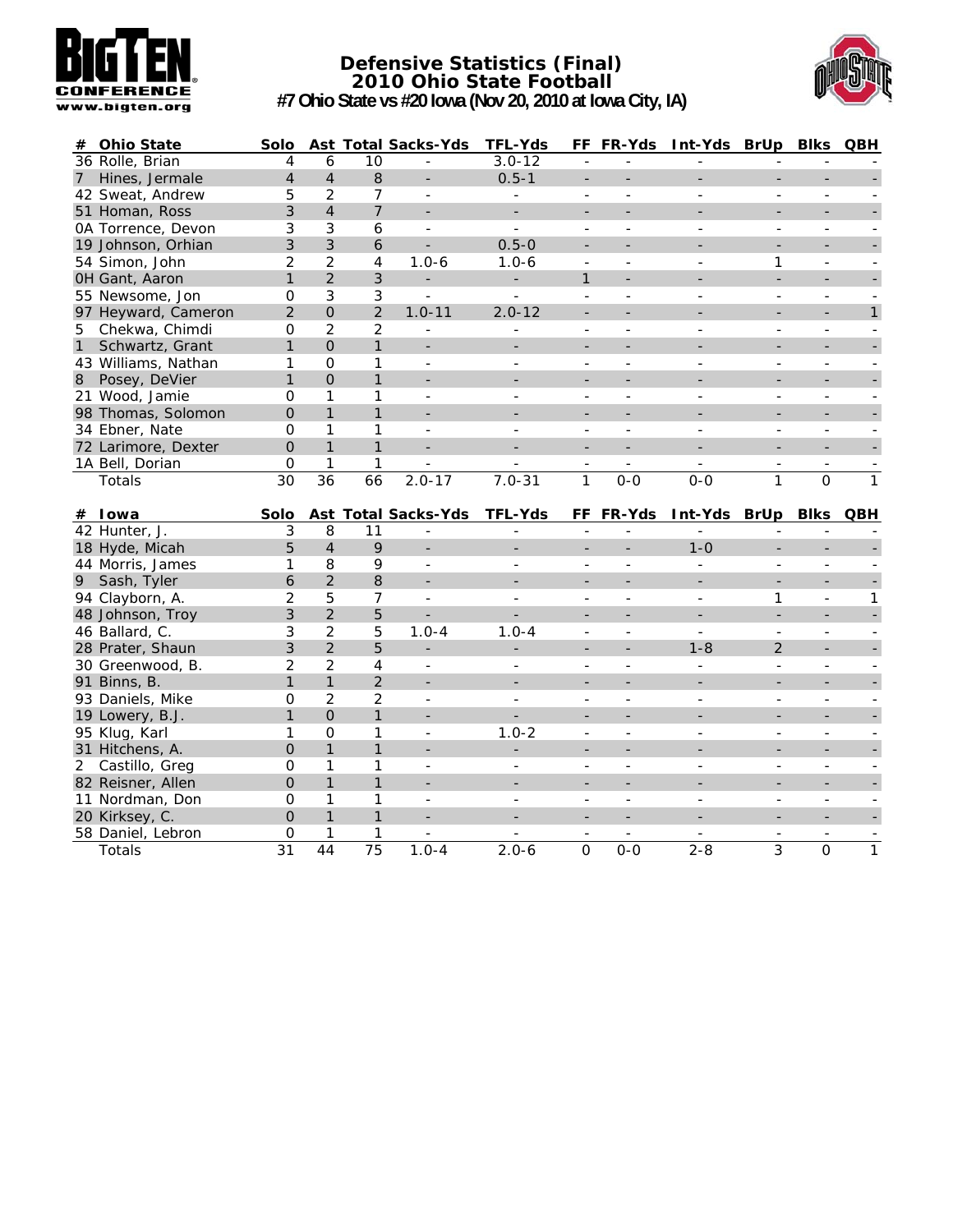

## **Participation Report (Final) 2010 Ohio State Football**

**Iowa**



**#7 Ohio State vs #20 Iowa (Nov 20, 2010 at Iowa City, IA)**

#### **Ohio State**

| <b>Pos</b> | ##             | <b>OFFENSE</b>     | Pos       | ##             | <b>OFFENSE</b>  |
|------------|----------------|--------------------|-----------|----------------|-----------------|
| QB         | $\overline{2}$ | Pryor, Terrelle    | <b>WR</b> | 15             | Jn-Koulianos, D |
| FB         | 44             | Boren, Zach        | LT        | 77             | Reiff, Riley    |
| TВ         | 1              | Herron, Dan        | LG        | 63             | Vandervelde, J. |
| ΤE         | 11             | Stoneburner, Jake  | С         | 53             | Ferentz, James  |
| <b>WR</b>  | 12             | Sanzenbacher, Dane | <b>RG</b> | 67             | Koeppel, Josh   |
| <b>WR</b>  | 8              | Posey, DeVier      | <b>RT</b> | 56             | Zusevics, M.    |
| LT         | 75             | Adams, Mike        | TE.       | 82             | Reisner, Allen  |
| LG         | 65             | Boren, Justin      | QB        | 12             | Stanzi, Ricky   |
| C          | 5A             | Brewster, Mike     | <b>WR</b> | 7 <sup>7</sup> | McNutt, Marvin  |
| <b>RG</b>  | 70             | Browning, Bryant   | <b>RB</b> | 32             | Robinson, Adam  |
| RT.        | 76             | Shugarts, J.B.     | FB        | 36             | Morse, Brett    |
|            |                |                    |           |                |                 |
| Pos        | ##             | <b>DEFENSE</b>     | Pos       | ##             | <b>DEFENSE</b>  |
| DE         | 43             | Williams, Nathan   | DE        | 94             | Clayborn, A.    |
| DT         | 72             | Larimore, Dexter   | DT        | 95             | Klug, Karl      |
| DT         | 54             | Simon, John        | DT        | 93             | Daniels, Mike   |
| DE         | 97             | Heyward, Cameron   | DE        | 46             | Ballard, C.     |
| LB         | 51             | Homan, Ross        | LB        | 48             | Johnson, Troy   |
| LB         | 36             | Rolle, Brian       | LB        | 44             | Morris, James   |
| LB         | 42             | Sweat, Andrew      | LB        | 42             | Hunter, J.      |
| CB         | 5              | Chekwa, Chimdi     | СB        | 28             | Prater, Shaun   |
| <b>FS</b>  | 0H             | Gant, Aaron        | SS        | 9              | Sash, Tyler     |
| SS         | 19             | Johnson, Orhian    | <b>FS</b> | 30             | Greenwood, B.   |
| CB         | 0A             | Torrence, Devon    | CB        | 18             | Hyde, Micah     |

Ohio State: 0C-Brown, Corey, 0E-Washington, Taurian, 0G-Hall, Jordan, 0D-Berry, Jaamal, 1D-Schwartz, Grant, 1A-Bell, Dorian, 3-Saine, Brandon, 3D-Whiting, Jordan, 7-Hines, Jermale, 10-Brown, Corey, 14-Bauserman, Joe, 17-Buchanan, Ben, 18-Howard, Travis, 20-Oliver, Nate, 21-Wood, Jamie, 23-Barclay, Devin, 24-Basil, Drew, 28-Clarke, Dominic, 32-Klein, Storm, 34-Ebner, Nate, 39-Erwin, Derek, 41-Jackson, Tony, 48-Smith, Spencer, 49-Homan, Adam, 52-Hankins, Johnathan, 53-Goebel, Garrett, 55-Newsome, Jon, 74-Mewhort, Jack, 77-Smith, Connor, 78-Norwell, Andrew, 88-Fragel, Reid, 93-Bellamy, Adam, 96-McQuaide, Jake, 98-Thomas, Solomon.

Iowa: 0-TEAM, 2-Castillo, Greg, 3-White, Jason, 4-Bernstine, J., 5-Donahue, Ryan, 6-Davis, Keenan, 8B-Nardo, Thomas, 11-Nordman, Don, 13-Donatell, Tom, 19-Lowery, B.J., 20-Kirksey, C., 22-Sandeman, Colin, 25-O'Meara, Paki, 26-Chaney, Jr., P., 31-Hitchens, A., 34-Coker, Marcus, 37-DiBona, Shane, 38-Rogers, Brad, 39-Herman, Brad, 40-Swanson, Jack, 50-Tillison, Lance, 58-Daniel, Lebron, 65-Schulze, Andrew, 66-McMillan, Casey, 70-Van Sloten, B., 85-Derby, Zach, 86-Fiedorowicz, C., 91-Binns, B., 96-Meyer, Mike, 97-Peterson, Ross.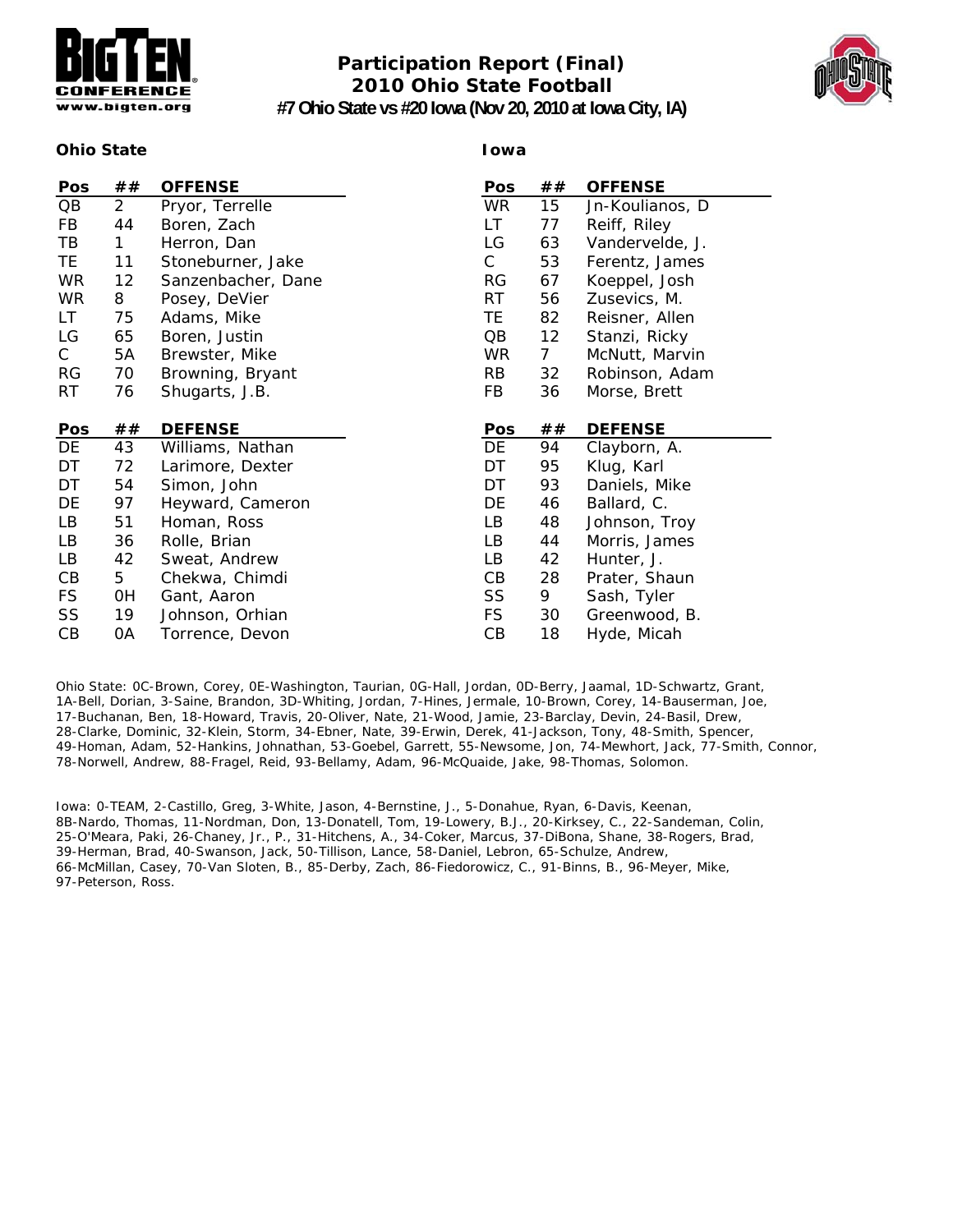

### **Drive Chart (By Team) (Final) 2010 Ohio State Football**



**#7 Ohio State vs #20 Iowa (Nov 20, 2010 at Iowa City, IA)**

|            |     |                 | <b>Drive Started</b> |                |                 | <b>Drive Ended</b> | Consumed     |             |          |
|------------|-----|-----------------|----------------------|----------------|-----------------|--------------------|--------------|-------------|----------|
| Team       | Qtr | Spot            | Time                 | Obtained       | Spot            | Time               | How lost     | - Yds<br>PL | TOP      |
| OSU        | 1st | V <sub>16</sub> | 09:28                | Punt           | V44             | 05:40              | Punt         | - 28        | 3:48     |
| OSU        |     | V <sub>41</sub> | 01:05                | <b>Kickoff</b> | <b>HO1</b>      | 11:34              | *FIELD GOAL  | $-58$<br>8  | $4:31$ . |
| <b>OSU</b> | 2nd | V <sub>21</sub> | 09:22                | Punt           | V <sub>25</sub> | 08:17              | Punt         | 3<br>$-4$   | 1:05     |
| <b>OSU</b> |     | V22             | 03:38                | Missed FG      | IH43            | 01:06              | Interception | - 35<br>8   | 2:32     |
| <b>OSU</b> | 3rd | V <sub>23</sub> | 15:00                | <b>Kickoff</b> | H <sub>00</sub> | 08:36              | *TOUCHDOWN   | 12<br>- 77  | 6:24     |
| OSU        |     | V40             | 03:26                | <b>Kickoff</b> | V <sub>44</sub> | 01:58              | Punt         | $3 - 4$     | 1:28     |
| <b>OSU</b> | 4th | V <sub>20</sub> | 13:22                | Punt           | V <sub>20</sub> | 12:24              | Interception | 3<br>- 0    | 0:58     |
| <b>OSU</b> |     | V39             | 11:53                | <b>Kickoff</b> | H31             | 07:38              | *FIELD GOAL  | $-30$<br>11 | 4:15     |
| <b>OSU</b> |     | V24             | 06:05                | Punt           | <b>HOO</b>      | 01:47              | *TOUCHDOWN   | 12<br>- 76  | 4:18     |
| <b>OSU</b> |     | H44             | 01:10                | Downs          | H <sub>25</sub> | 00:00              | End of half  | $-19$<br>4  | 1:10     |

|                        | 1st     | 2nd     | 3rd     | 4th     | 1st   | 2nd     |          |
|------------------------|---------|---------|---------|---------|-------|---------|----------|
| <b>Ohio State</b>      | Otr     | Otr     | Otr     | Otr     | Half  | Half    | Total    |
| Time of possession     | 04:53   | 07:03   | 07:52   | 10:41   | 11:56 | 18:33   | 30:29    |
| 3rd down conversions   | $1 - 2$ | $2 - 4$ | $2 - 3$ | $2 - 6$ | 3-6   | 4-9     | $7 - 15$ |
| Average field position | V28     | V21     | V31     | V34     | V25   | V33     | V30      |
| 4th down conversions   | 0-0     | 0-0     | 0-0     | $2 - 2$ | 0-0   | $2 - 2$ | $2 - 2$  |

|             |     |                 | <b>Drive Started</b> |                 |                 | <b>Drive Ended</b> | Consumed    |                                     |      |
|-------------|-----|-----------------|----------------------|-----------------|-----------------|--------------------|-------------|-------------------------------------|------|
| Team        | Qtr | Spot            | Time                 | <b>Obtained</b> | lSpot           | Time               | How lost    | Yds<br>ΡI<br>$\blacksquare$         | TOP  |
| <b>IOWA</b> | 1st | H <sub>19</sub> | 15:00                | Kickoff         | V <sub>42</sub> | 09:28              | Punt        | - 39<br>10                          | 5:32 |
| <b>IOWA</b> |     | H <sub>13</sub> | 05:40                | Punt            | V <sub>0</sub>  | 01:05              | *TOUCHDOWN  | 8<br>- 87                           | 4:35 |
| <b>IOWA</b> | 2nd | H <sub>32</sub> | 11:34                | Kickoff         | H37             | 09:22              | Punt        | 3<br>5<br>$\sim$                    | 2:12 |
| <b>IOWA</b> |     | lH33            | 08:17                | Punt            | V <sub>22</sub> | 03:38              | Missed FG   | 9<br>45<br>$\overline{\phantom{a}}$ | 4:39 |
| <b>IOWA</b> |     | H <sub>20</sub> | 01:06                | Interception    | H <sub>25</sub> | 00:00              | End of half | $\mathcal{P}$<br>.5<br>$\sim$       | 1:06 |
| <b>IOWA</b> | 3rd | <b>H22</b>      | 08:36                | <b>Kickoff</b>  | V13             | 03:26              | *FIELD GOAL | 10<br>65<br>$\sim$                  | 5:10 |
| <b>IOWA</b> |     | H <sub>15</sub> | 01:58                | Punt            | H43             | 13:22              | Punt        | - 28                                | 3:36 |
| <b>IOWA</b> | 4th | <b>V27</b>      | 12:24                | Interception    | <b>V00</b>      | 11:53              | *TOUCHDOWN  | $2 - 27$                            | 0:31 |
| <b>IOWA</b> |     | H <sub>19</sub> | 07:38                | Kickoff         | H <sub>24</sub> | 06:05              | Punt        | 3<br>- 5                            | 1:33 |
| <b>IOWA</b> |     | H <sub>36</sub> | 01:47                | <b>Kickoff</b>  | H44             | 01:10              | Downs       | 4<br>- 8                            | 0:37 |

|                        | 1st             | 2nd     | 3rd     | 4th     | 1st              | 2nd           |                 |
|------------------------|-----------------|---------|---------|---------|------------------|---------------|-----------------|
| l owa                  | Otr             | Otr     | Otr     | Otr     | Half             | Half          | Total           |
| Time of possession     | 10:07           | 07:57   | 07:08   | 04:19   | 18:04            | $11 \cdot 27$ | 29:31           |
| 3rd down conversions   | $3 - 4$         | $1 - 3$ | $1 - 2$ | $0 - 3$ | $4 - 7$          | $1 - 5$       | $5-12$          |
| Average field position | H <sub>16</sub> | H28     | H18     | H42     | H <sub>2</sub> 3 | H33           | H <sub>28</sub> |
| 4th down conversions   | 0-0             | 0-0     | $O-O$   | $0 - 1$ | 0-0              | በ-1           | $0 - 1$         |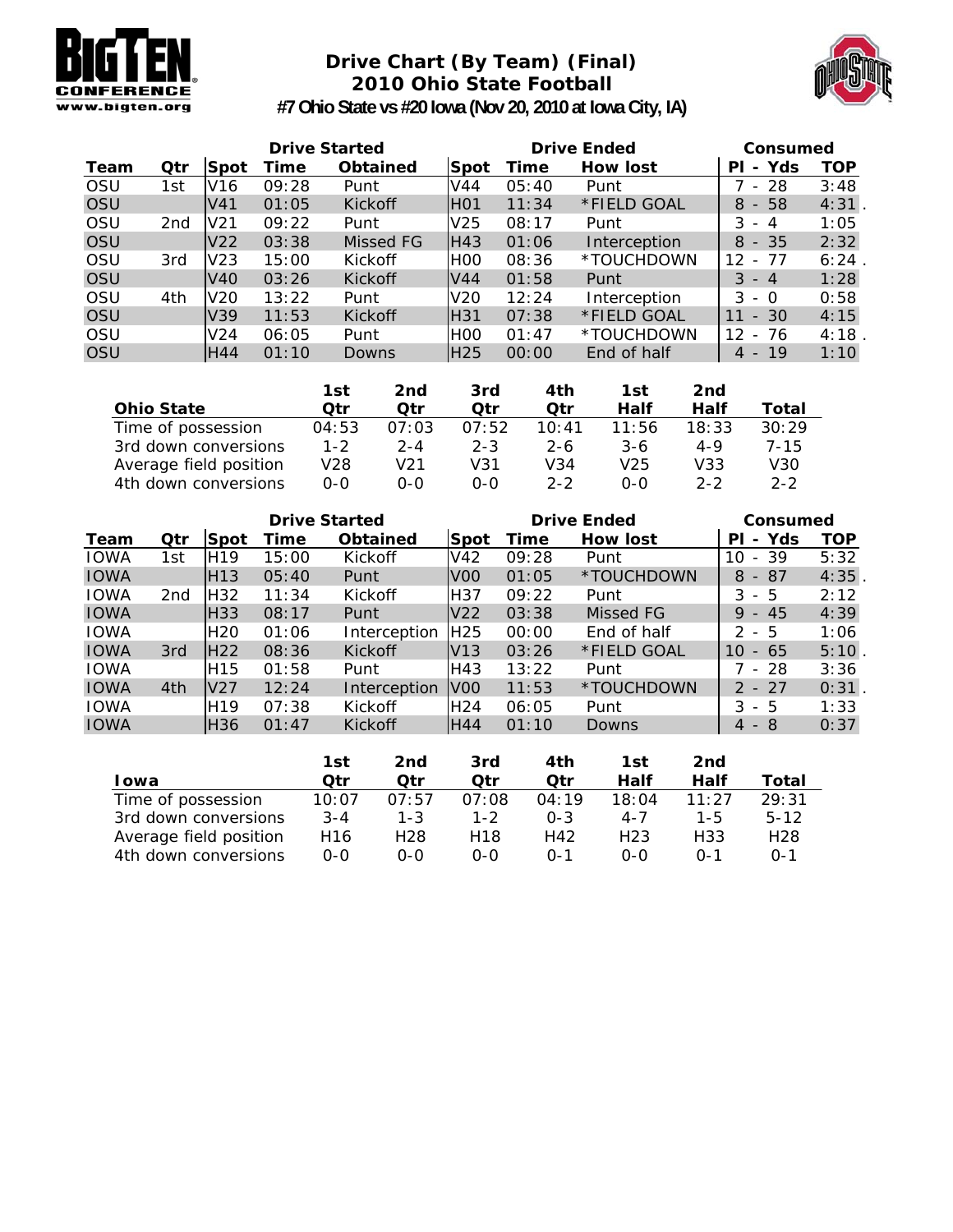

### **Drive Chart (By Quarter) (Final) 2010 Ohio State Football**



**#7 Ohio State vs #20 Iowa (Nov 20, 2010 at Iowa City, IA)**

| <b>Drive Started</b> |     |                 |       |                 |                  | <b>Drive Ended</b> | Consumed     |                                                     |            |
|----------------------|-----|-----------------|-------|-----------------|------------------|--------------------|--------------|-----------------------------------------------------|------------|
| Team                 | Qtr | <b>Spot</b>     | Time  | <b>Obtained</b> | <b>Spot</b>      | Time               | How lost     | - Yds<br>ΡI                                         | <b>TOP</b> |
| <b>IOWA</b>          | 1st | H <sub>19</sub> | 15:00 | Kickoff         | V42              | 09:28              | Punt         | 39<br>10<br>$\overline{\phantom{a}}$                | 5:32       |
| OSU                  |     | V16             | 09:28 | Punt            | V44              | 05:40              | Punt         | $7 - 28$                                            | 3:48       |
| <b>IOWA</b>          |     | H <sub>13</sub> | 05:40 | Punt            | V <sub>0</sub>   | 01:05              | *TOUCHDOWN   | 87<br>8<br>$\overline{\phantom{a}}$                 | 4:35       |
| OSU                  |     | V41             | 01:05 | Kickoff         | H <sub>0</sub> 1 | 11:34              | *FIELD GOAL  | 58<br>8<br>$\overline{\phantom{a}}$                 | 4:31.      |
| IOWA                 | 2nd | H <sub>32</sub> | 11:34 | Kickoff         | H37              | 09:22              | Punt         | $-5$<br>3                                           | 2:12       |
| OSU                  |     | V <sub>21</sub> | 09:22 | Punt            | V <sub>25</sub>  | 08:17              | Punt         | 3<br>$-4$                                           | 1:05       |
| <b>IOWA</b>          |     | H33             | 08:17 | Punt            | V <sub>22</sub>  | 03:38              | Missed FG    | 45<br>9<br>$\overline{\phantom{a}}$                 | 4:39       |
| OSU                  |     | V22             | 03:38 | Missed FG       | H43              | 01:06              | Interception | 35<br>8<br>$\overline{\phantom{a}}$                 | 2:32       |
| <b>IOWA</b>          |     | H <sub>20</sub> | 01:06 | Interception    | H <sub>25</sub>  | 00:00              | End of half  | $-5$<br>2                                           | 1:06       |
| OSU                  | 3rd | V <sub>23</sub> | 15:00 | <b>Kickoff</b>  | H <sub>0</sub>   | 08:36              | *TOUCHDOWN   | $12 - 77$                                           | $6:24$ .   |
| <b>IOWA</b>          |     | H <sub>22</sub> | 08:36 | Kickoff         | V13              | 03:26              | *FIELD GOAL  | 65<br>10<br>$\overline{\phantom{a}}$                | 5:10       |
| OSU                  |     | V40             | 03:26 | <b>Kickoff</b>  | V44              | 01:58              | Punt         | 3<br>$-4$                                           | 1:28       |
| <b>IOWA</b>          |     | H <sub>15</sub> | 01:58 | Punt            | H43              | 13:22              | Punt         | 7 - 28                                              | 3:36       |
| OSU                  | 4th | V <sub>20</sub> | 13:22 | Punt            | V <sub>20</sub>  | 12:24              | Interception | 3<br>$\overline{0}$<br>$\sim$                       | 0:58       |
| IOWA                 |     | V27             | 12:24 | Interception    | V <sub>0</sub>   | 11:53              | *TOUCHDOWN   | 27<br>$2 -$                                         | 0:31       |
| OSU                  |     | V39             | 11:53 | <b>Kickoff</b>  | H31              | 07:38              | *FIELD GOAL  | 11<br>$-30$                                         | 4:15       |
| <b>IOWA</b>          |     | H <sub>19</sub> | 07:38 | Kickoff         | H <sub>24</sub>  | 06:05              | Punt         | 5<br>3<br>$\overline{\phantom{a}}$                  | 1:33       |
| OSU                  |     | V24             | 06:05 | Punt            | <b>HOO</b>       | 01:47              | *TOUCHDOWN   | $12 \overline{ }$<br>76<br>$\overline{\phantom{a}}$ | $4:18$ .   |
| <b>IOWA</b>          |     | H36             | 01:47 | Kickoff         | H44              | 01:10              | Downs        | 8<br>4<br>$\overline{\phantom{a}}$                  | 0:37       |
| OSU                  |     | H44             | 01:10 | Downs           | H <sub>25</sub>  | 00:00              | End of half  | $4 - 19$                                            | 1:10       |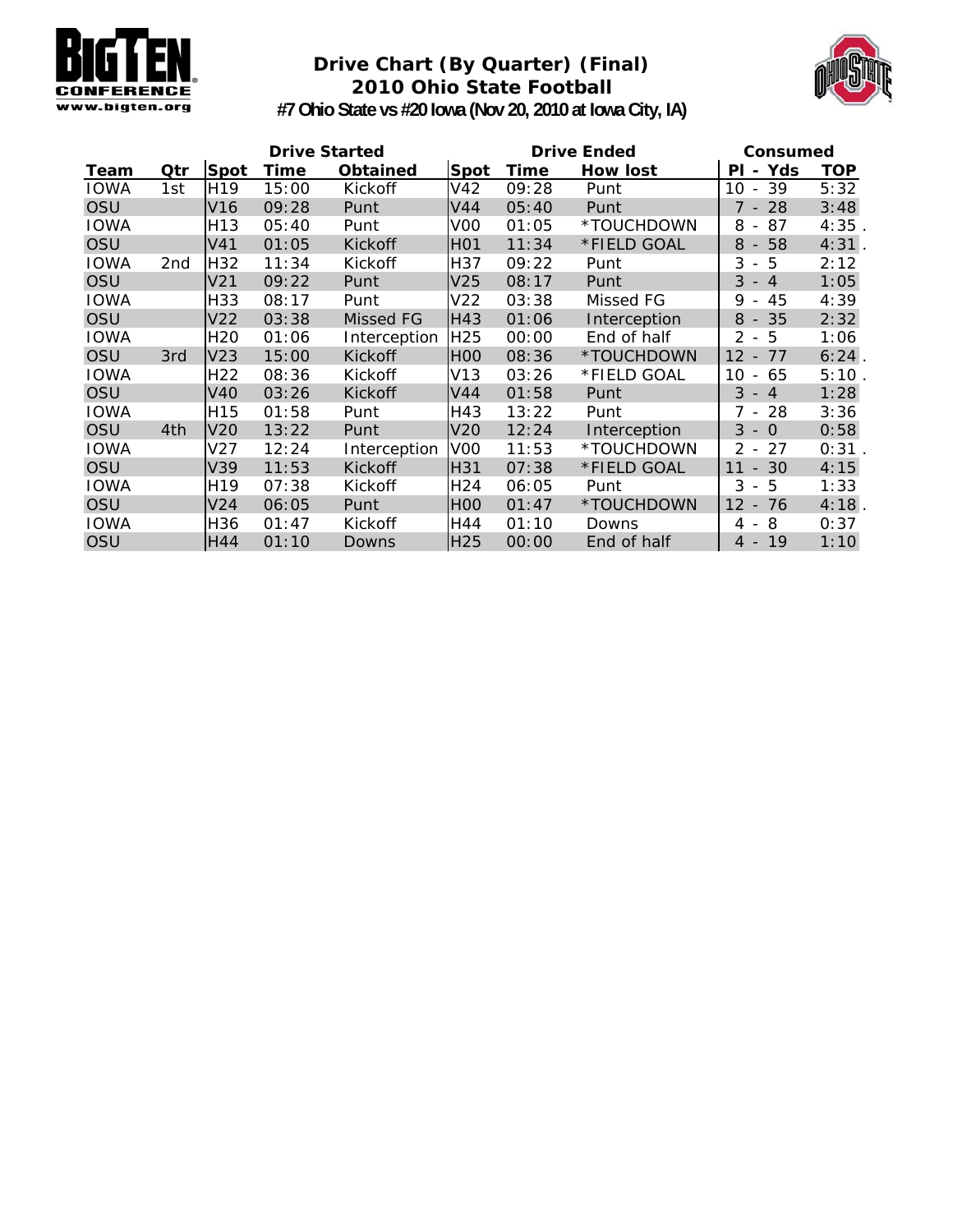

**Play-by-Play Summary (1st quarter) #7 Ohio State vs #20 Iowa (Nov 20, 2010 at Iowa City, IA)**



|         |               |                            | lowa wins toss; will receive and defend north goal                                                                                   |                |
|---------|---------------|----------------------------|--------------------------------------------------------------------------------------------------------------------------------------|----------------|
|         | 1-10 OSU 30   |                            | Start of 1st quarter, clock 15:00.                                                                                                   |                |
|         |               |                            | Basil, Drew kickoff 70 yards to the IOWAO, Davis, Keenan return 19 yards to the IOWA19                                               |                |
|         |               |                            | (Schwartz, Grant).                                                                                                                   |                |
|         |               | 1-10 Iowa 19               | Coker, Marcus rush up middle for 11 yards to the IOWA30, 1ST DOWN IOWA (Sweat,<br>Andrew; Johnson, Orhian).                          | R <sub>1</sub> |
|         |               | 1-10 Iowa 30               | Stanzi, Ricky pass complete to McNutt, Marvin for 5 yards to the IOWA35 (Torrence, Devon).                                           |                |
|         | 2-5           | lowa 35                    | Stanzi, Ricky rush left for no gain to the IOWA35, out-of-bounds (Torrence, Devon).                                                  |                |
|         | $3 - 5$       | lowa 35                    | Stanzi, Ricky pass complete to Reisner, Allen for 11 yards to the IOWA46, 1ST DOWN IOWA                                              | P <sub>2</sub> |
|         |               |                            | (Homan, Ross).                                                                                                                       |                |
|         |               | 1-10 Iowa 46               | Stanzi, Ricky rush up middle for 6 yards to the OSU48 (Homan, Ross).                                                                 |                |
|         |               | 2-4 OSU 48<br>3-2 OSU 46   | Coker, Marcus rush up middle for 2 yards to the OSU46 (Homan, Ross; Rolle, Brian).                                                   | R <sub>3</sub> |
|         |               | 1-10 OSU 43                | Coker, Marcus rush left for 3 yards to the OSU43, 1ST DOWN IOWA (Sweat, Andrew).<br>Stanzi, Ricky pass incomplete to McNutt, Marvin. |                |
|         |               | 2-10 OSU 43                | Coker, Marcus rush up middle for loss of 3 yards to the OSU46 (Rolle, Brian).                                                        |                |
|         |               | 3-13 OSU 46                | [SG], Stanzi, Ricky pass complete to Reisner, Allen for 4 yards to the OSU42 (Johnson,                                               |                |
|         |               |                            | Orhian).                                                                                                                             |                |
|         | $4 - 9$       | OSU 42                     | Donahue, Ryan punt 26 yards to the OSU16, fair catch by Hall, Jordan.                                                                |                |
|         |               |                            | 10 plays, 39 yards, 5:32                                                                                                             |                |
|         |               |                            | OHIO STATE drive start at 09:28.                                                                                                     |                |
|         | 1-10 OSU 16   |                            | Pryor, Terrelle pass complete to Sanzenbacher, D for 10 yards to the OSU26, 1ST DOWN OSU.                                            | P1             |
|         | 1-10 OSU 26   |                            | [SG], Herron, Dan rush right for 3 yards to the OSU29 (Ballard, C.).                                                                 |                |
|         | 2-7 OSU 29    |                            | PENALTY OSU false start (Shugarts, J.B.) 5 yards to the OSU24.                                                                       |                |
|         | 2-12 OSU 24   |                            | [SG], Pryor, Terrelle pass incomplete to Brown, CP.                                                                                  |                |
|         | 3-12 OSU 24   |                            | [SG], PENALTY OSU false start (Stoneburner, J) 5 yards to the OSU19, NO PLAY.                                                        |                |
|         | 3-17 OSU 19   |                            | [SG], Pryor, Terrelle pass complete to Sanzenbacher, D for 21 yards to the OSU40, 1ST                                                | <b>P2</b>      |
|         |               |                            | DOWN OSU (Morris, James).                                                                                                            |                |
|         | 1-10 OSU 40   |                            | Herron, Dan rush left for 6 yards to the OSU46 (Clayborn, A.; Hunter, J.).                                                           |                |
| $2 - 4$ | <b>OSU 46</b> |                            | Herron, Dan rush left for loss of 2 yards to the OSU44 (Klug, Karl).                                                                 |                |
| $3-6$   | <b>OSU 44</b> |                            | [SG], Pryor, Terrelle pass incomplete to Posey, DeVier.                                                                              |                |
| 4-6     | <b>OSU 44</b> |                            | Buchanan, Ben punt 43 yards to the IOWA13, out-of-bounds.                                                                            |                |
|         |               |                            | 7 plays, 28 yards, 3:48                                                                                                              |                |
|         |               | IOWA drive start at 05:40. |                                                                                                                                      |                |
|         |               | 1-10 Iowa 13               | Stanzi, Ricky pass complete to Herman, Brad for 3 yards to the IOWA16 (Williams, N).                                                 |                |
|         |               | 2-7 Iowa 16                | Jn-Koulianos, D rush right for loss of 6 yards to the IOWA10 (Rolle, Brian).                                                         |                |
|         |               | 3-13 Iowa 10               | Stanzi, Ricky pass complete to Jn-Koulianos, D for 15 yards to the IOWA25, 1ST DOWN IOWA,                                            | P4             |
|         |               | 1-10 Iowa 25               | out-of-bounds (Rolle, Brian).                                                                                                        | <b>P5</b>      |
|         |               |                            | Stanzi, Ricky pass complete to Coker, Marcus for 11 yards to the IOWA36, 1ST DOWN IOWA<br>(Rolle, Brian; Torrence, Devon).           |                |
|         |               | 1-10 Iowa 36               | Coker, Marcus rush left for 18 yards to the OSU46, 1ST DOWN IOWA (Homan, Ross).                                                      | R6             |
|         |               | 1-10 OSU 46                | PENALTY OSU pass interference (Chekwa, Chimdi) 15 yards to the OSU31, 1ST DOWN IOWA.                                                 | X7             |
|         |               | 1-10 OSU 31                | Coker, Marcus rush up middle for 7 yards to the OSU24 (Torrence, Devon; Hines, Jermale).                                             |                |
|         |               | 2-3 OSU 24                 | Coker, Marcus rush up middle for 5 yards to the OSU19, 1ST DOWN IOWA (Sweat, Andrew).                                                | R <sub>8</sub> |
|         |               | 1-10 OSU 19                | Stanzi, Ricky pass complete to McNutt, Marvin for 19 yards to the OSU0, 1ST DOWN IOWA,                                               | P9             |
|         |               |                            | TOUCHDOWN, clock 01:05.                                                                                                              |                |
|         | 1-G           | <b>OSU 03</b>              | Meyer, Mike kick attempt good.                                                                                                       |                |
|         |               |                            | Iowa 7, Ohio State 0                                                                                                                 |                |
|         |               |                            | 8 plays, 87 yards, 4:35                                                                                                              |                |
|         |               |                            | Meyer, Mike kickoff 52 yards to the OSU18, Hall, Jordan return 23 yards to the OSU41                                                 |                |
|         |               |                            | (Lowery, B.J.).                                                                                                                      |                |
|         |               |                            | OHIO STATE drive start at 01:05.                                                                                                     |                |
|         | 1-10 OSU 41   |                            | Pryor, Terrelle rush right for 7 yards to the OSU48 (Johnson, Troy).                                                                 |                |
|         | 2-3 OSU 48    |                            | Herron, Dan rush left for 4 yards to the IOWA48, out-of-bounds (Sash, Tyler), PENALTY OSU                                            |                |

| holding 10 yards to the OSU38, NO PLAY. |  |  |  |  |
|-----------------------------------------|--|--|--|--|

#### **END OF 1st QUARTER: Iowa 7, Ohio State 0**

|                        |       | Time  |   | 1st Downs |    |         | Conversions |           |                  |                  |
|------------------------|-------|-------|---|-----------|----|---------|-------------|-----------|------------------|------------------|
| <b>Quarter Summary</b> | Score | Poss  | R | Þ         |    | 3rd     | 4th         | Rushina   | Passing          | <b>Penalties</b> |
| Ohio State             | O.    | 04:53 |   |           | 2  | 1-2     | $O-O$       | 4-14      | $2 - 4 - 0 - 31$ | 4-35             |
| Iowa                   |       | 10:07 | Δ | 4         | Q. | $3 - 4$ | $O-O$       | $10 - 43$ | 7-8-0-68         | 0-0              |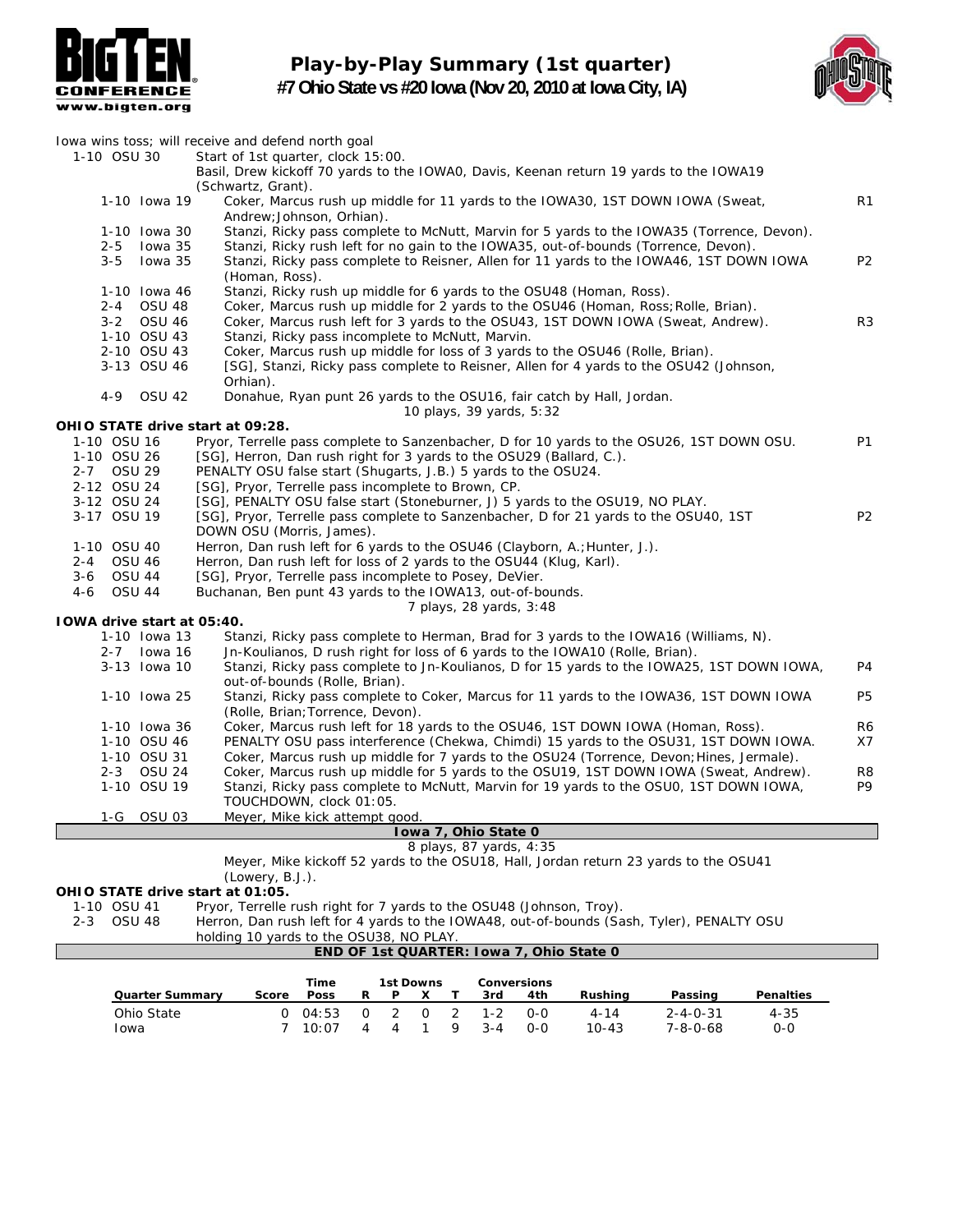

# **Quickie Statistics (1st quarter only)**

**#7 Ohio State vs #20 Iowa (Nov 20, 2010 at Iowa City, IA)**



|                                   | OSU         | <b>IOWA</b> |
|-----------------------------------|-------------|-------------|
| Score                             | O           |             |
| <b>FIRST DOWNS</b>                | 2           | 9           |
| <b>RUSHES-YARDS (NET)</b>         | $4 - 14$    | $10 - 43$   |
| <b>PASSING YDS (NET)</b>          | 31          | 68          |
| Passes Att-Comp-Int               | $4 - 2 - 0$ | $8 - 7 - 0$ |
| <b>TOTAL OFFENSE PLAYS-YARDS</b>  | $8 - 45$    | 18-111      |
| <b>Fumble Returns-Yards</b>       | $0 - 0$     | $0 - 0$     |
| <b>Punt Returns-Yards</b>         | $O - O$     | $0 - 0$     |
| Kickoff Returns-Yards             | $1 - 23$    | $1 - 19$    |
| <b>Interception Returns-Yards</b> | $0 - 0$     | $0 - 0$     |
| Punts (Number-Avg)                | $1 - 43.0$  | $1 - 26.0$  |
| Fumbles-Lost                      | $0 - 0$     | $0 - 0$     |
| Penalties-Yards                   | $4 - 35$    | $0 - 0$     |
| <b>Possession Time</b>            | 04:53       | 10:07       |
| <b>Third-Down Conversions</b>     | 1 of 2      | 3 of 4      |
| <b>Fourth-Down Conversions</b>    | $0$ of $0$  | $0$ of $0$  |

| Rushing             | No. Gain Loss Net TD<br>Lg Avg                                                    | Rushing             |             | No. Gain Loss | Net TD                 | Avg<br>La             |
|---------------------|-----------------------------------------------------------------------------------|---------------------|-------------|---------------|------------------------|-----------------------|
| Pryor, Terrelle     | 0<br>7<br>7.0<br>7<br>$\mathbf 0$<br>7                                            | Coker, Marcus       | 7           | 46            | 3<br>43<br>$\Omega$    | 18<br>6.1             |
| Herron, Dan         | $\overline{2}$<br>$\overline{7}$<br>3<br>9<br>2.3<br>$\mathbf 0$<br>6             | Stanzi, Ricky       | 2           | 6             | $\mathsf{O}$<br>0<br>6 | 3.0<br>6              |
|                     |                                                                                   | Jn-Koulianos, D     |             | $\Omega$      | 6<br>$-6$<br>$\Omega$  | $\mathbf 0$<br>$-6.0$ |
| Passing             | $C - A - I$<br>TD Long<br>Sack<br>Yds                                             | Passing             | $C - A - I$ |               | Yds                    | TD Long Sack          |
| Pryor, Terrelle     | $2 - 4 - 0$<br>31<br>$\Omega$<br>21<br>$\Omega$                                   | Stanzi, Ricky       | $7 - 8 - 0$ |               | 68                     | 19<br>$\Omega$        |
| Receiving           | No. Yards<br>TD<br>Long                                                           | Receiving           |             | No. Yards     | TD<br>Long             |                       |
| Sanzenbacher, Dane  | 2<br>31<br>$\Omega$<br>21                                                         | McNutt, Marvin      | 2           | 24            | 1<br>19                |                       |
|                     |                                                                                   | Reisner, Allen      | 2           | 15            | 11<br>0                |                       |
|                     |                                                                                   | Jn-Koulianos, D     | 1           | 15            | 15<br>$\mathbf 0$      |                       |
|                     |                                                                                   | Coker, Marcus       | 1           | 11            | 11<br>$\Omega$         |                       |
| Punting             | Yds<br>No.<br>In20<br>TВ<br>Avg Long                                              | Punting             | No.         | Yds           | Avg Long In20          | TВ                    |
| Buchanan, Ben       | 43<br>$\Omega$<br>43.0<br>43<br>1                                                 | Donahue, Ryan       | 1           | 26            | 26.0<br>26             | $\Omega$              |
| <b>Punt Returns</b> | No. Yards<br>TD<br>Long                                                           | <b>Punt Returns</b> |             | No. Yards     | <b>TD</b><br>Long      |                       |
| <b>Kick Returns</b> | No. Yards<br>TD<br>Long                                                           | <b>Kick Returns</b> |             | No. Yards     | TD<br>Long             |                       |
| Hall, Jordan        | 23<br>23<br>$\Omega$<br>1                                                         | Davis, Keenan       | 1           | 19            | $\Omega$<br>19         |                       |
| <b>Tackles</b>      | Total<br><b>Sacks</b><br><u>TFL</u><br><b>UA-A</b>                                | <b>Tackles</b>      | UA-A        | Total         | <b>Sacks</b>           | TFL                   |
| Rolle, Brian        | 5<br>2.0<br>$3 - 2$<br>0.0                                                        | Morris, James       | $1 - 0$     |               | 0.0                    | 0.0                   |
| Homan, Ross         | 0.0<br>0.0<br>$3 - 1$<br>4                                                        | Ballard, C.         | $1 - 0$     |               | 0.0                    | 0.0                   |
| Torrence, Devon     | $2 - 2$<br>4<br>0.0<br>0.0                                                        | Johnson, Troy       | $1 - 0$     | 1             | 0.0                    | 0.0                   |
| Sweat, Andrew       | 3<br>$2 - 1$<br>0.0<br>0.0                                                        | Klug, Karl          | $1 - 0$     | 1             | 0.0                    | 1.0                   |
| Otr<br>Time         | <b>Scoring Play</b>                                                               |                     |             |               |                        | $V-H$                 |
| 01:05<br>1st        | IOWA - McNutt, Marvin 19 yd pass from Stanzi, Ricky (Meyer, Mike kick), 8-87 4:35 |                     |             |               |                        | $0 - 7$               |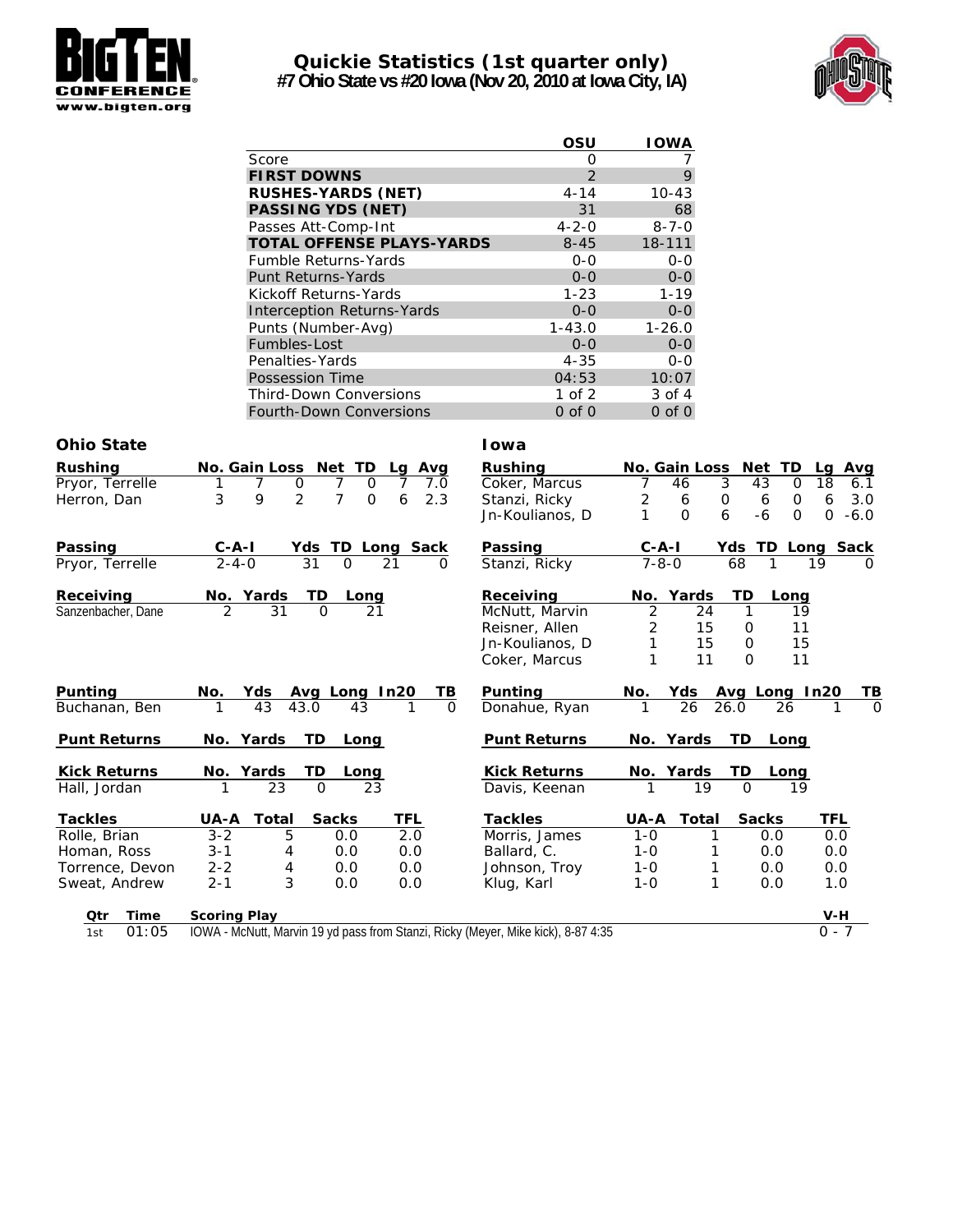

### **Play-by-Play Summary (2nd quarter) #7 Ohio State vs #20 Iowa (Nov 20, 2010 at Iowa City, IA)**



|         |                             | www.bigten.org             |                                                                                                                              |                 |
|---------|-----------------------------|----------------------------|------------------------------------------------------------------------------------------------------------------------------|-----------------|
|         | 2-13 OSU 38                 |                            |                                                                                                                              |                 |
|         | 2-13 OSU 38                 |                            | Start of 2nd quarter, clock 15:00.<br>[SG], Pryor, Terrelle pass complete to Sanzenbacher, D for 16 yards to the IOWA46, 1ST | P <sub>3</sub>  |
|         |                             |                            | DOWN OSU (Sash, Tyler).                                                                                                      | P4              |
|         | 1-10 Iowa 46                |                            | Pryor, Terrelle pass complete to Sanzenbacher, D for 26 yards to the IOWA20, 1ST DOWN OSU<br>(Hyde, Micah).                  |                 |
|         | 1-10 Iowa 20                |                            | Herron, Dan rush left for 10 yards to the IOWA10, 1ST DOWN OSU (Greenwood, B.; Hyde,<br>Micah).                              | R <sub>5</sub>  |
| 1-G     |                             | lowa 10                    | [SG], Pryor, Terrelle rush up middle for 7 yards to the IOWA3 (Clayborn, A.; Hunter, J.).                                    |                 |
| 2-G     |                             | lowa 03                    | Timeout Iowa, clock 12:58.                                                                                                   |                 |
| 2-G     |                             | lowa 03                    | Herron, Dan rush up middle for 2 yards to the IOWA1 (Clayborn, A.).                                                          |                 |
| $3-G$   |                             | lowa 01                    | Pryor, Terrelle pass complete to Boren, Zach for no gain to the IOWA1 (Morris,                                               |                 |
| 4-G     |                             | lowa 01                    | James; Hunter, J.).<br>Timeout Ohio State, clock 11:37.                                                                      |                 |
| $4-G$   |                             | lowa 01                    | PENALTY OSU delay of game declined.                                                                                          |                 |
| $4-G$   |                             | Iowa 01                    | Barclay, Devin field goal attempt from 18 GOOD, clock 11:34.                                                                 |                 |
|         |                             |                            | Iowa 7, Ohio State 3                                                                                                         |                 |
|         |                             |                            | 8 plays, 58 yards, 4:31                                                                                                      |                 |
|         |                             |                            | Basil, Drew kickoff 59 yards to the IOWA11, Davis, Keenan return 21 yards to the IOWA32                                      |                 |
|         |                             |                            | (Gant, Aaron; Newsome, Jon).                                                                                                 |                 |
|         |                             | IOWA drive start at 11:34. |                                                                                                                              |                 |
|         |                             | 1-10 Iowa 32               | Stanzi, Ricky pass complete to McNutt, Marvin for 6 yards to the IOWA38 (Sweat, Andrew).                                     |                 |
|         | $2 - 4$                     | lowa 38                    | PENALTY IOWA false start (Ferentz, James) 5 yards to the IOWA33.                                                             |                 |
|         | $2 - 9$                     | lowa 33                    | Stanzi, Ricky pass complete to Robinson, Adam for 4 yards to the IOWA37 (Rolle, Brian).                                      |                 |
|         | $3 - 5$                     | lowa 37                    | Stanzi, Ricky pass incomplete to Reisner, Allen, QB hurry by Heyward, C.                                                     |                 |
|         | $4 - 5$                     | lowa 37                    | Donahue, Ryan punt 42 yards to the OSU21, downed.                                                                            |                 |
|         |                             |                            | 3 plays, 5 yards, 2:12                                                                                                       |                 |
|         |                             |                            | OHIO STATE drive start at 09:22.                                                                                             |                 |
|         | 1-10 OSU 21                 |                            | Pryor, Terrelle pass incomplete to Fragel, Reid.                                                                             |                 |
|         | 2-10 OSU 21                 |                            | Herron, Dan rush up middle for 4 yards to the OSU25 (Morris, James; Clayborn, A.).                                           |                 |
| $4 - 6$ | 3-6 OSU 25<br><b>OSU 25</b> |                            | [SG], Pryor, Terrelle pass incomplete to Posey, DeVier, QB hurry by Clayborn, A                                              |                 |
|         |                             |                            | Buchanan, Ben punt 42 yards to the IOWA33, fair catch by Chaney, Jr., P<br>3 plays, 4 yards, 1:05                            |                 |
|         |                             |                            | IOWA drive start at 08:17, IOWA ball on IOWA33.                                                                              |                 |
|         |                             | 1-10 Iowa 33               | Stanzi, Ricky rush for 3 yards to the IOWA36 (Simon, John).                                                                  |                 |
|         | $2 - 7$                     | lowa 36                    | Stanzi, Ricky pass complete to Robinson, Adam for 3 yards to the IOWA39 (Torrence,                                           |                 |
|         |                             |                            | Devon; Homan, Ross).                                                                                                         |                 |
|         | $3 - 4$                     | lowa 39                    | Stanzi, Ricky pass complete to Chaney, Jr., P. for 15 yards to the OSU46, 1ST DOWN IOWA,<br>out-of-bounds (Hines, Jermale).  | P <sub>10</sub> |
|         |                             | 1-10 OSU 46                | Robinson, Adam rush right for 1 yard to the OSU45 (Chekwa, Chimdi; Simon, John).                                             |                 |
|         | $2 - 9$                     | <b>OSU 45</b>              | Stanzi, Ricky pass complete to Stanzi, Ricky for loss of 1 yard to the OSU46 (Heyward, C).                                   |                 |
|         |                             | 3-10 OSU 46                | PENALTY OSU pass interference (Chekwa, Chimdi) 16 yards to the OSU30, 1ST DOWN IOWA.                                         | X11             |
|         |                             | 1-10 OSU 30                | Stanzi, Ricky pass incomplete to Reisner, Allen.                                                                             |                 |
|         |                             | 2-10 OSU 30                | [SG], Stanzi, Ricky pass complete to Robinson, Adam for 8 yards to the OSU22 (Hines,<br>Jermale).                            |                 |
|         | $3 - 2$                     | <b>OSU 22</b>              | Stanzi, Ricky pass incomplete to Robinson, Adam.                                                                             |                 |
|         | $4 - 2$                     | <b>OSU 22</b>              | Meyer, Mike field goal attempt from 40 MISSED - wide left, spot at OSU22, clock 03:38.                                       |                 |

*9 plays, 45 yards, 4:39*

#### **OHIO STATE drive start at 03:38.**

|         | 1-10 OSU 22                       | [SG], Pryor, Terrelle rush right for 5 yards to the OSU27 (Sash, Tyler).                  |    |
|---------|-----------------------------------|-------------------------------------------------------------------------------------------|----|
| $2 - 5$ | OSU 27                            | Herron, Dan rush right for 2 yards to the OSU29 (Hyde, Micah).                            |    |
| $3 - 3$ | OSU 29                            | [SG], Pryor, Terrelle rush left for 6 yards to the OSU35, 1ST DOWN OSU, out-of-bounds     | R6 |
|         |                                   | (Sash, Tyler).                                                                            |    |
|         | 1-10 OSU 35                       | [SG], Pryor, Terrelle pass incomplete to Sanzenbacher, D (Clayborn, A.).                  |    |
|         | 2-10 OSU 35                       | Pryor, Terrelle pass incomplete to Brown, CP (Prater, Shaun).                             |    |
|         | 3-10 OSU 35                       | [SG], Pryor, Terrelle pass complete to Posey, DeVier for 22 yards to the IOWA43, 1ST DOWN | P7 |
|         |                                   | OSU (Prater, Shaun).                                                                      |    |
|         | 1-10 Iowa 43                      | Pryor, Terrelle pass complete to Herron, Dan for no gain to the IOWA43 (Sash,             |    |
|         |                                   | Tyler; Johnson, Troy).                                                                    |    |
|         | 2-10 Iowa 43                      | Timeout Ohio State, clock 01:16.                                                          |    |
|         | 2-10 Iowa 43                      | (Prater, Shaun).                                                                          |    |
|         | 2-10 Iowa 43                      | Pryor, Terrelle pass intercepted by Hyde, Micah at the IOWAO, Hyde, Micah return 0 yards  |    |
|         |                                   | to the IOWAO, touchback.                                                                  |    |
|         |                                   | 8 plays, 35 yards, 2:32                                                                   |    |
|         | <b>IOWA drive start at 01:06.</b> |                                                                                           |    |
|         |                                   |                                                                                           |    |

#### 1-10 Iowa 20 Robinson, Adam rush left for 7 yards to the IOWA27, fumble forced by Gant, Aaron, fumble by Robinson, Adam recovered by IOWA Zusevics, M. at IOWA27.

2-3 Iowa 27 TEAM rush for loss of 2 yards to the IOWA25. End of half, clock 00:00.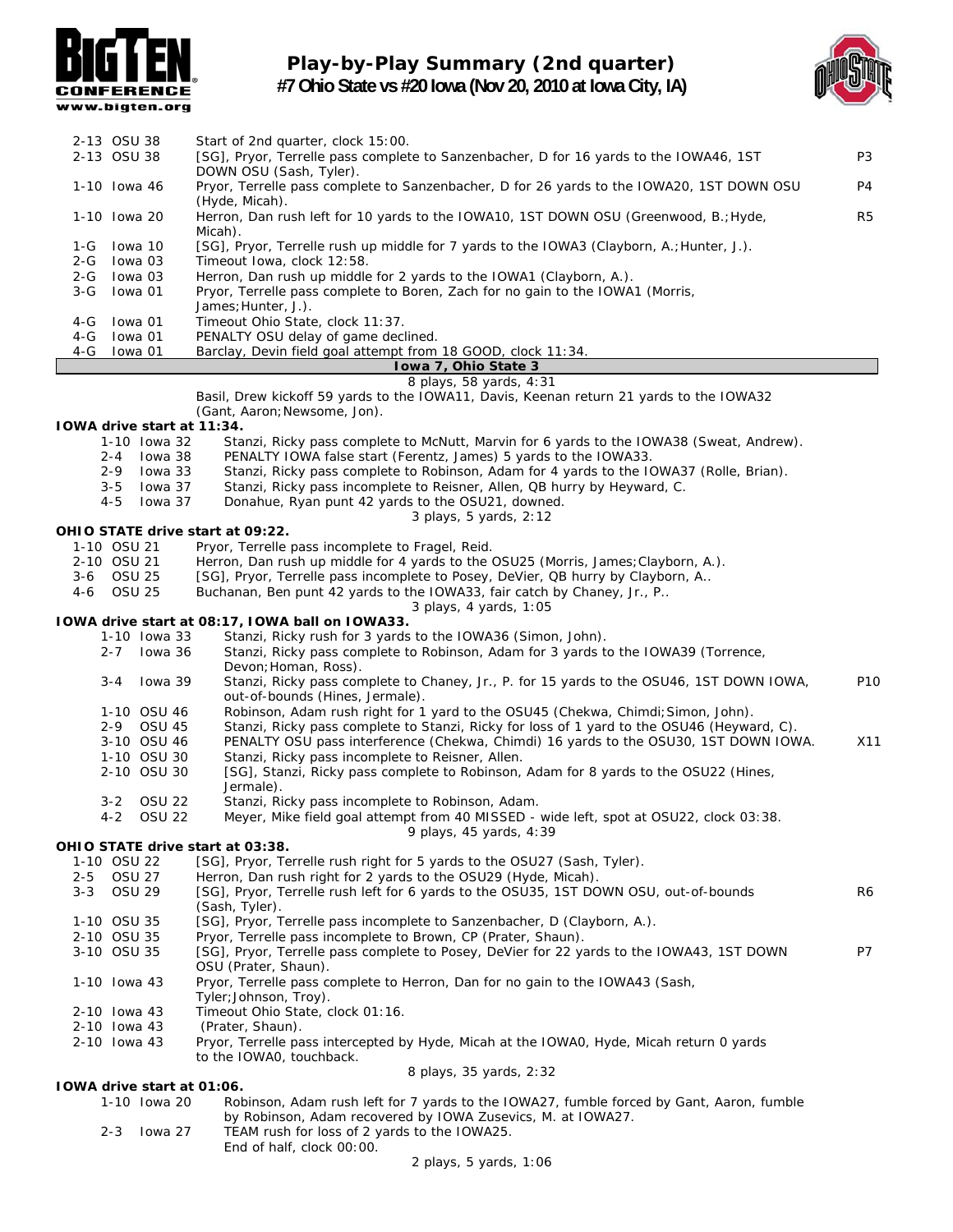

Г

### *Play-by-Play Summary (2nd quarter) #7 Ohio State vs #20 Iowa (Nov 20, 2010 at Iowa City, IA)*



| <b>END OF 2nd QUARTER: Iowa 7, Ohio State 3</b> |                                         |                            |                          |   |     |  |                    |                   |                 |                                       |                 |  |  |  |
|-------------------------------------------------|-----------------------------------------|----------------------------|--------------------------|---|-----|--|--------------------|-------------------|-----------------|---------------------------------------|-----------------|--|--|--|
|                                                 | Time<br>1st Downs<br><b>Conversions</b> |                            |                          |   |     |  |                    |                   |                 |                                       |                 |  |  |  |
| <b>Quarter Summary</b>                          | Score                                   | <b>Poss</b>                | R.                       | P |     |  | 3rd                | 4th               | Rushina         | Passing                               | Penalties       |  |  |  |
| Ohio State<br>Iowa                              |                                         | $3 \quad 07:03$<br>0.07:57 | $\overline{2}$<br>$\cap$ | 3 | 0 5 |  | $2 - 4$<br>$1 - 3$ | റ-റ<br><u>ດ-ດ</u> | 7-36<br>$4 - 9$ | $5 - 10 - 1 - 64$<br>$6 - 9 - 0 - 35$ | $1 - 16$<br>1-5 |  |  |  |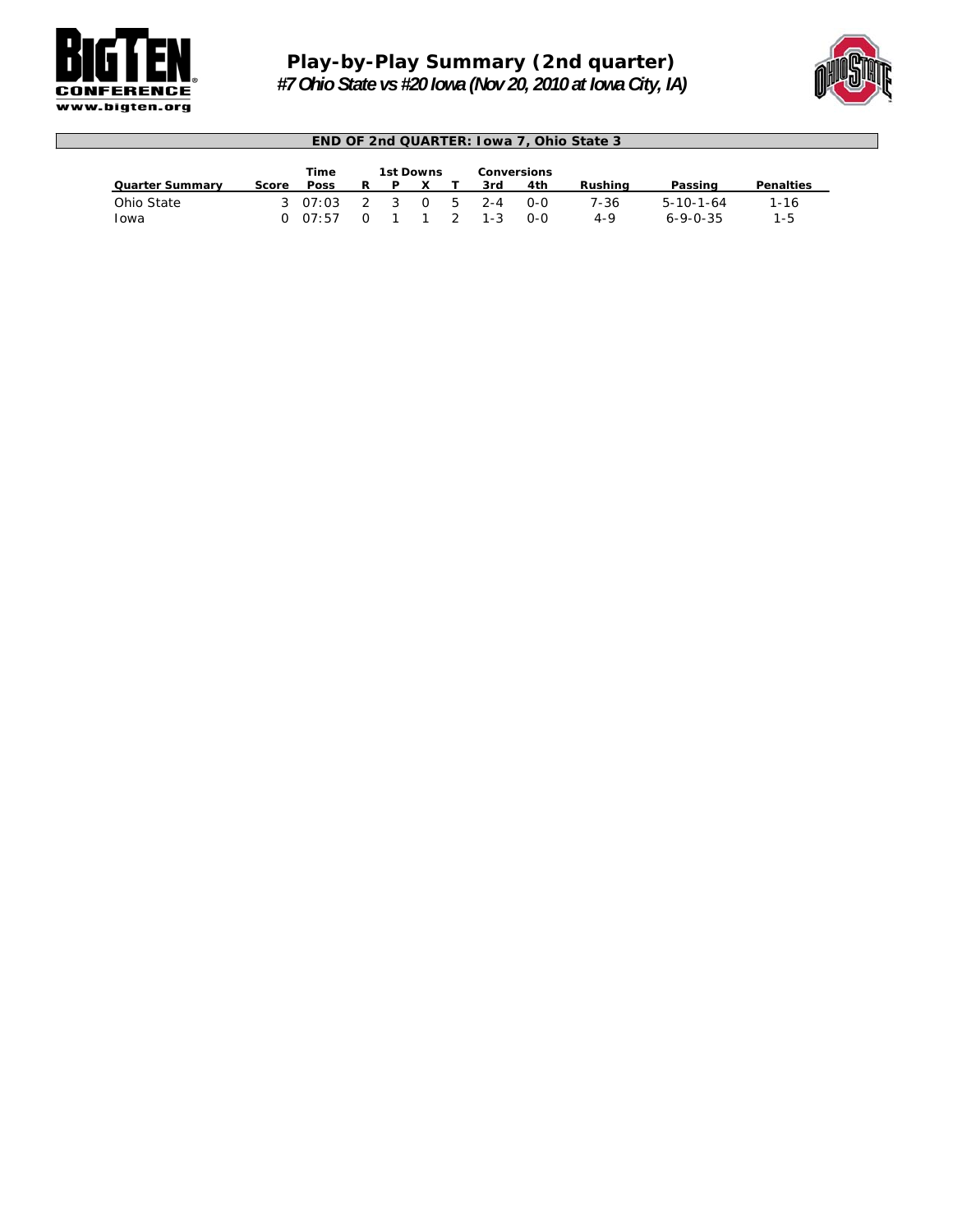

#### **Quickie Statistics (2nd quarter only) #7 Ohio State vs #20 Iowa (Nov 20, 2010 at Iowa City, IA)**



|                                   | OSU          | <b>IOWA</b> |
|-----------------------------------|--------------|-------------|
| Score                             | 3            | O           |
| <b>FIRST DOWNS</b>                | 5            | 2           |
| <b>RUSHES-YARDS (NET)</b>         | 7-36         | $4 - 9$     |
| <b>PASSING YDS (NET)</b>          | 64           | 35          |
| Passes Att-Comp-Int               | $10 - 5 - 1$ | $9 - 6 - 0$ |
| <b>TOTAL OFFENSE PLAYS-YARDS</b>  | $17 - 100$   | $13 - 44$   |
| <b>Fumble Returns-Yards</b>       | $0 - 0$      | $0 - 0$     |
| <b>Punt Returns-Yards</b>         | $0 - 0$      | $0 - 0$     |
| Kickoff Returns-Yards             | $0 - 0$      | $1 - 21$    |
| <b>Interception Returns-Yards</b> | $0 - 0$      | $1 - 0$     |
| Punts (Number-Avg)                | $1 - 42.0$   | $1 - 42.0$  |
| Fumbles-Lost                      | $0 - 0$      | $1 - 0$     |
| Penalties-Yards                   | $1 - 16$     | $1 - 5$     |
| Possession Time                   | 07:03        | 07:57       |
| <b>Third-Down Conversions</b>     | 2 of 4       | $1$ of $3$  |
| Fourth-Down Conversions           | $0$ of $0$   | $0$ of $0$  |

| <b>Rushing</b>      | No. Gain Loss Net TD<br>Lg Avg                                                    | Rushing             | No. Gain Loss Net TD                                       | Lg Avg               |
|---------------------|-----------------------------------------------------------------------------------|---------------------|------------------------------------------------------------|----------------------|
| Pryor, Terrelle     | 18<br>18<br>$\mathbf 0$<br>$\Omega$<br>7<br>3<br>6.0                              | Robinson, Adam      | 8<br>8<br>2<br>0<br>0                                      | 7<br>4.0             |
| Herron, Dan         | 18<br>$\mathbf{O}$<br>18<br>10<br>4.5<br>4<br>0                                   | Stanzi, Ricky       | 3<br>$\ensuremath{\mathsf{3}}$<br>$\mathsf{O}\xspace$<br>0 | 3<br>3.0             |
|                     |                                                                                   | TEAM                | $\overline{2}$<br>$-2$<br>$\Omega$<br>$\Omega$             | $\Omega$<br>$-2.0$   |
| Passing             | Yds TD Long Sack<br>$C - A - I$                                                   | Passing             | $C - A - I$<br>Yds TD Long Sack                            |                      |
| Pryor, Terrelle     | $5 - 10 - 1$<br>$\Omega$<br>26<br>64<br>0                                         | Stanzi, Ricky       | 35<br>$6 - 9 - 0$<br>$\Omega$                              | 15<br>$\Omega$       |
| <b>Receiving</b>    | TD<br>No. Yards<br>Long                                                           | Receiving           | TD<br>No. Yards<br>Long                                    |                      |
| Sanzenbacher, Dane  | 2<br>26<br>42<br>$\Omega$                                                         | Robinson, Adam      | 3<br>15<br>$\Omega$                                        | 8                    |
| Posey, DeVier       | 22<br>22<br>0                                                                     | Chaney, Jr., P.     | 15<br>15<br>$\mathbf 0$                                    |                      |
| Herron, Dan         | $\mathbf 0$<br>$\mathbf 0$<br>0                                                   | McNutt, Marvin      | 6<br>$\mathbf 0$                                           | 6                    |
| Boren, Zach         | $\Omega$<br>1<br>$\Omega$<br>$\Omega$                                             | Stanzi, Ricky       | 1<br>$-1$<br>$\Omega$                                      | $\Omega$             |
| Punting             | Avg Long In20<br>TВ<br>No.<br>Yds                                                 | Punting             | Yds<br>Avg Long In20<br>No.                                | ТВ                   |
| Buchanan, Ben       | 42<br>42.0<br>42<br>$\mathbf 0$<br>$\Omega$                                       | Donahue, Ryan       | 42<br>42.0<br>42                                           | $\Omega$<br>$\Omega$ |
| <b>Punt Returns</b> | No. Yards<br>TD.<br>Long                                                          | <b>Punt Returns</b> | No. Yards<br><b>TD</b><br>Long                             |                      |
| <b>Kick Returns</b> | No. Yards<br>TD Long                                                              | <b>Kick Returns</b> | No. Yards<br>TD.<br>Long                                   |                      |
|                     |                                                                                   | Davis, Keenan       | 21<br>$\Omega$<br>21                                       |                      |
| <b>Tackles</b>      | UA-A<br>Total<br><b>Sacks</b><br>TFL                                              | <b>Tackles</b>      | <b>UA-A</b><br><b>Sacks</b><br>Total                       | TFL                  |
| Hines, Jermale      | $\overline{2}$<br>$2 - 0$<br>0.0<br>0.0                                           | Sash, Tyler         | $3 - 1$<br>4<br>0.0                                        | 0.0                  |
| Gant, Aaron         | 2<br>0.0<br>$1 - 1$<br>0.0                                                        | Hyde, Micah         | 3<br>$2 - 1$<br>0.0                                        | 0.0                  |
| Simon, John         | $\overline{2}$<br>0.0<br>$1 - 1$<br>0.0                                           | Clayborn, A.        | 3<br>$1 - 2$<br>0.0                                        | 0.0                  |
| Rolle, Brian        | 1<br>$1 - 0$<br>0.0<br>0.0                                                        | Morris, James       | $\overline{2}$<br>$0 - 2$<br>0.0                           | 0.0                  |
| Time<br>Qtr         | <b>Scoring Play</b>                                                               |                     |                                                            | $V-H$                |
| 01:05<br>1st        | IOWA - McNutt, Marvin 19 yd pass from Stanzi, Ricky (Meyer, Mike kick), 8-87 4:35 |                     |                                                            | $0 - 7$              |
| 11:34<br>2nd        | OSU - Barclay, Devin 18 yd field goal, 8-58 4:31                                  |                     |                                                            | $3 - 0$              |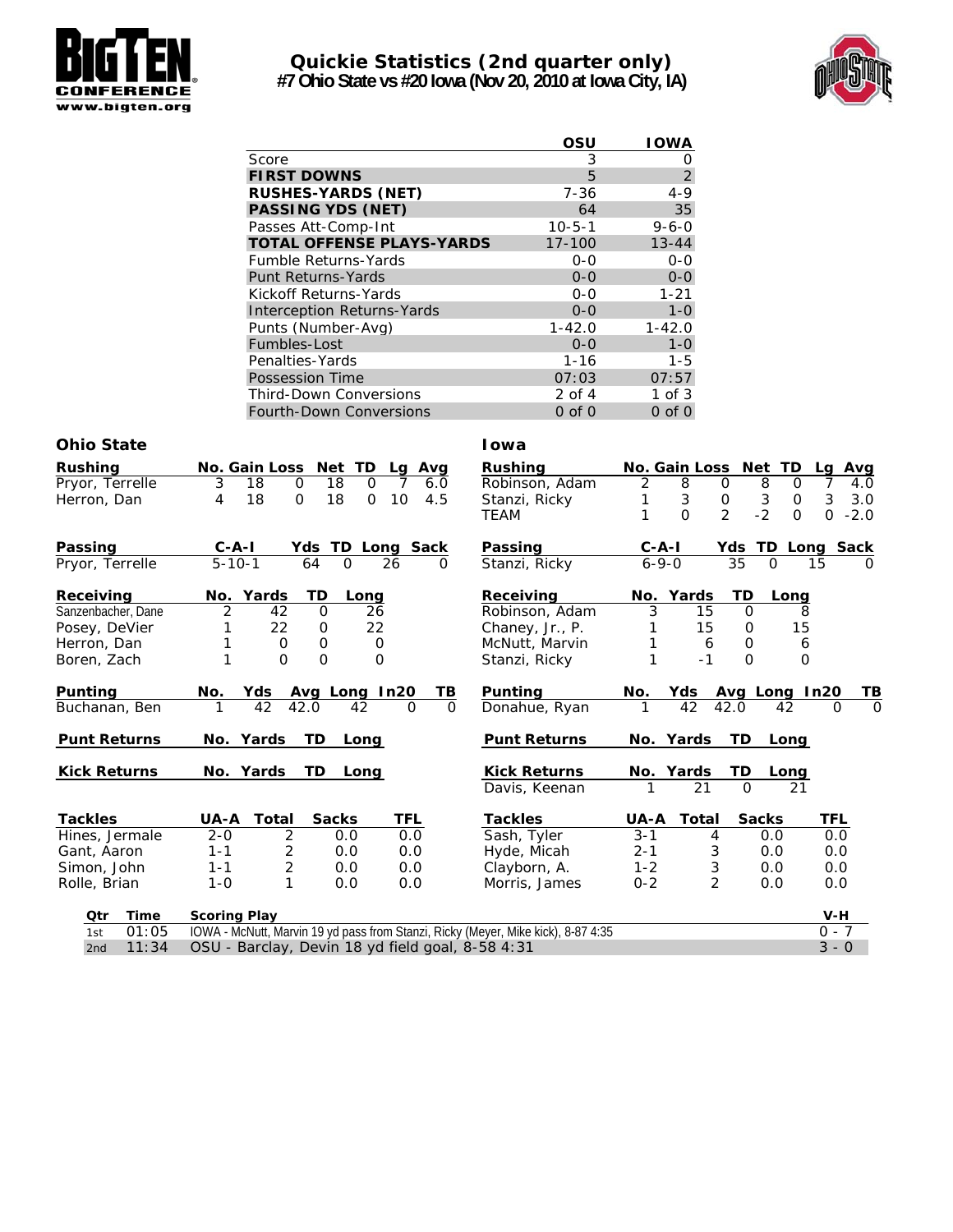

**Play-by-Play Summary (3rd quarter) #7 Ohio State vs #20 Iowa (Nov 20, 2010 at Iowa City, IA)**



|         |                              |                                   | Start of 3rd quarter, clock 15:00, IOWA ball on IOWA30.                                                                                                                      |                 |
|---------|------------------------------|-----------------------------------|------------------------------------------------------------------------------------------------------------------------------------------------------------------------------|-----------------|
|         |                              |                                   | Meyer, Mike kickoff 61 yards to the OSU9, Berry, Jaamal return 14 yards to the OSU23                                                                                         |                 |
|         |                              |                                   | (Castillo, Greg; Nordman, Don).                                                                                                                                              |                 |
|         |                              |                                   | OHIO STATE drive start at 15:00.                                                                                                                                             |                 |
|         | 1-10 OSU 23                  |                                   | [SG], Pryor, Terrelle rush right for 11 yards to the OSU34, 1ST DOWN OSU (Sash, Tyler).                                                                                      | R8              |
|         | 1-10 OSU 34                  |                                   | PENALTY OSU ineligible downfield on pass 5 yards to the OSU29.                                                                                                               |                 |
|         | 1-15 OSU 29                  |                                   | Pryor, Terrelle screen pass complete to Herron, Dan for 5 yards to the OSU34 (Morris,                                                                                        |                 |
|         | 2-10 OSU 34                  |                                   | James; Hyde, Micah).<br>[SG], Pryor, Terrelle rush right for 9 yards to the OSU43, out-of-bounds.                                                                            |                 |
| 3-1     | <b>OSU 43</b>                |                                   | Herron, Dan rush up middle for 3 yards to the OSU46, 1ST DOWN OSU (Sash, Tyler; Morris,                                                                                      | R9              |
|         |                              |                                   | James).                                                                                                                                                                      |                 |
|         | 1-10 OSU 46                  |                                   | [SG], Pryor, Terrelle pass complete to Stoneburner, J for 14 yards to the IOWA40, 1ST                                                                                        | P <sub>10</sub> |
|         |                              |                                   | DOWN OSU, out-of-bounds (Hyde, Micah).                                                                                                                                       |                 |
|         | 1-10 Iowa 40                 |                                   | Pryor, Terrelle pass complete to Herron, Dan for 5 yards to the IOWA35 (Hunter, J.).                                                                                         |                 |
| 2-5     | lowa 35                      |                                   | [SG], Pryor, Terrelle rush left for 4 yards to the IOWA31, out-of-bounds (Sash, Tyler).                                                                                      |                 |
| 3-1     | lowa 31                      |                                   | Herron, Dan rush left for 6 yards to the IOWA25, 1ST DOWN OSU (Hunter, J.).                                                                                                  | R <sub>11</sub> |
|         | 1-10 Iowa 25                 |                                   | Herron, Dan rush right for 1 yard to the IOWA24 (Prater, Shaun; Ballard, C.).                                                                                                |                 |
| $2 - 9$ |                              | Iowa 24                           | [SG], Pryor, Terrelle pass complete to Stoneburner, J for 8 yards to the IOWA16 (Hunter,                                                                                     | X12             |
|         |                              |                                   | J.), PENALTY IOWA face mask (Hunter, J.) 8 yards to the IOWA8, 1ST DOWN OSU.                                                                                                 |                 |
| 1-G     | lowa 08                      |                                   | 1st and $8.$                                                                                                                                                                 |                 |
| 2-G     | 1-G Iowa 08                  | lowa 05                           | Pryor, Terrelle rush up middle for 3 yards to the IOWA5 (Binns, B.; Hunter, J.).<br>Pryor, Terrelle pass complete to Fragel, Reid for 5 yards to the IOWA0, TOUCHDOWN, clock |                 |
|         |                              |                                   | 08:36.                                                                                                                                                                       |                 |
| 1-G     |                              | lowa 03                           | Barclay, Devin kick attempt good.                                                                                                                                            |                 |
|         |                              |                                   | Ohio State 10, Iowa 7                                                                                                                                                        |                 |
|         |                              |                                   | 12 plays, 77 yards, 6:24                                                                                                                                                     |                 |
|         |                              |                                   | Basil, Drew kickoff 66 yards to the IOWA4, Davis, Keenan return 18 yards to the IOWA22                                                                                       |                 |
|         |                              |                                   | (Wood, Jamie; Newsome, Jon).                                                                                                                                                 |                 |
|         |                              | <b>IOWA drive start at 08:36.</b> |                                                                                                                                                                              |                 |
|         |                              | 1-10 Iowa 22                      | Robinson, Adam rush right for 4 yards to the IOWA26 (Homan, Ross; Larimore, D).                                                                                              |                 |
|         |                              | 2-6 Iowa 26                       | Stanzi, Ricky pass complete to Jn-Koulianos, D for 23 yards to the IOWA49, 1ST DOWN IOWA                                                                                     | P12             |
|         |                              |                                   | (Johnson, Orhian).                                                                                                                                                           |                 |
|         |                              | 1-10 Iowa 49                      | Stanzi, Ricky pass complete to Robinson, Adam for 5 yards to the OSU46 (Rolle,                                                                                               |                 |
|         | $2 - 5$                      | <b>OSU 46</b>                     | Brian; Sweat, Andrew).                                                                                                                                                       | P13             |
|         |                              |                                   | Stanzi, Ricky pass complete to McNutt, Marvin for 18 yards to the OSU28, 1ST DOWN IOWA<br>(Chekwa, Chimdi; Hines, Jermale).                                                  |                 |
|         |                              | 1-10 OSU 28                       | Stanzi, Ricky pass complete to Herman, Brad for 2 yards to the OSU26 (Sweat, Andrew).                                                                                        |                 |
|         | 2-8                          | OSU 26                            | Robinson, Adam rush up middle for 2 yards to the OSU24 (Sweat, Andrew).                                                                                                      |                 |
|         | 3-6                          | <b>OSU 24</b>                     | Stanzi, Ricky pass incomplete to McNutt, Marvin, PENALTY OSU personal foul (Hines,                                                                                           | X14             |
|         |                              |                                   | Jermale) 12 yards to the OSU12, 1ST DOWN IOWA, NO PLAY.                                                                                                                      |                 |
|         |                              | 1-10 OSU 12                       | Robinson, Adam rush left for loss of 1 yard to the OSU13 (Rolle, Brian; Johnson, Orhian).                                                                                    |                 |
|         |                              | 2-11 OSU 13                       | Stanzi, Ricky pass incomplete to McNutt, Marvin.                                                                                                                             |                 |
|         |                              | 3-11 OSU 13                       | Stanzi, Ricky pass incomplete to Robinson, Adam.                                                                                                                             |                 |
|         |                              | 4-11 OSU 13                       | Meyer, Mike field goal attempt from 31 GOOD, clock 03:26.                                                                                                                    |                 |
|         |                              |                                   | Iowa 10, Ohio State 10                                                                                                                                                       |                 |
|         |                              |                                   | 10 plays, 65 yards, 5:10                                                                                                                                                     |                 |
|         |                              |                                   | Meyer, Mike kickoff 57 yards to the OSU13, out-of-bounds, OSU ball on OSU40.                                                                                                 |                 |
|         |                              |                                   | OHIO STATE drive start at 03:26.                                                                                                                                             |                 |
| 2-7     | 1-10 OSU 40<br><b>OSU 43</b> |                                   | Herron, Dan rush right for 3 yards to the OSU43 (Clayborn, A.; Daniels, Mike).<br>[SG], Herron, Dan rush left for 1 yard to the OSU44 (Clayborn, A.).                        |                 |
| 3-6     | <b>OSU 44</b>                |                                   | [SG], Pryor, Terrelle pass incomplete to Sanzenbacher, D.                                                                                                                    |                 |
| 4-6     | <b>OSU 44</b>                |                                   | Buchanan, Ben punt 41 yards to the IOWA15, fair catch by Chaney, Jr., P                                                                                                      |                 |
|         |                              |                                   | 3 plays, 4 yards, 1:28                                                                                                                                                       |                 |
|         |                              | 10WA drive start at 01:58.        |                                                                                                                                                                              |                 |
|         |                              | 1-10 Iowa 15                      | Robinson, Adam rush up middle for 6 yards to the IOWA21 (Thomas, Solomon; Johnson, Orhian).                                                                                  |                 |
|         | 2-4                          | Iowa 21                           | Robinson, Adam rush left for loss of 3 yards to the IOWA18 (Rolle, Brian; Hines, Jermale).                                                                                   |                 |

3-7 Iowa 18 Stanzi, Ricky pass complete to McNutt, Marvin for 14 yards to the IOWA32, 1ST DOWN IOWA P15 (Hines, Jermale).

|                        |       | <b>Time</b>   |                | 1st Downs |   | Conversions |       |         |                  |                  |
|------------------------|-------|---------------|----------------|-----------|---|-------------|-------|---------|------------------|------------------|
| <b>Quarter Summary</b> | Score | <b>Poss</b>   | R              | P         |   | 3rd         | 4th   | Rushina | Passing          | <b>Penalties</b> |
| Ohio State             |       | 7 07:52 3 1 1 |                |           |   | 5 2-3       | $O-O$ | 9-41    | $5 - 6 - 0 - 37$ | $2 - 17$         |
| Iowa                   |       | 3 07:08       | $\overline{O}$ | 3 1       | 4 | 0-1         | $O-O$ | $5-8$   | 5-7-0-62         | $1 - 8$          |

**END OF 3rd QUARTER: Iowa 10, Ohio State 10**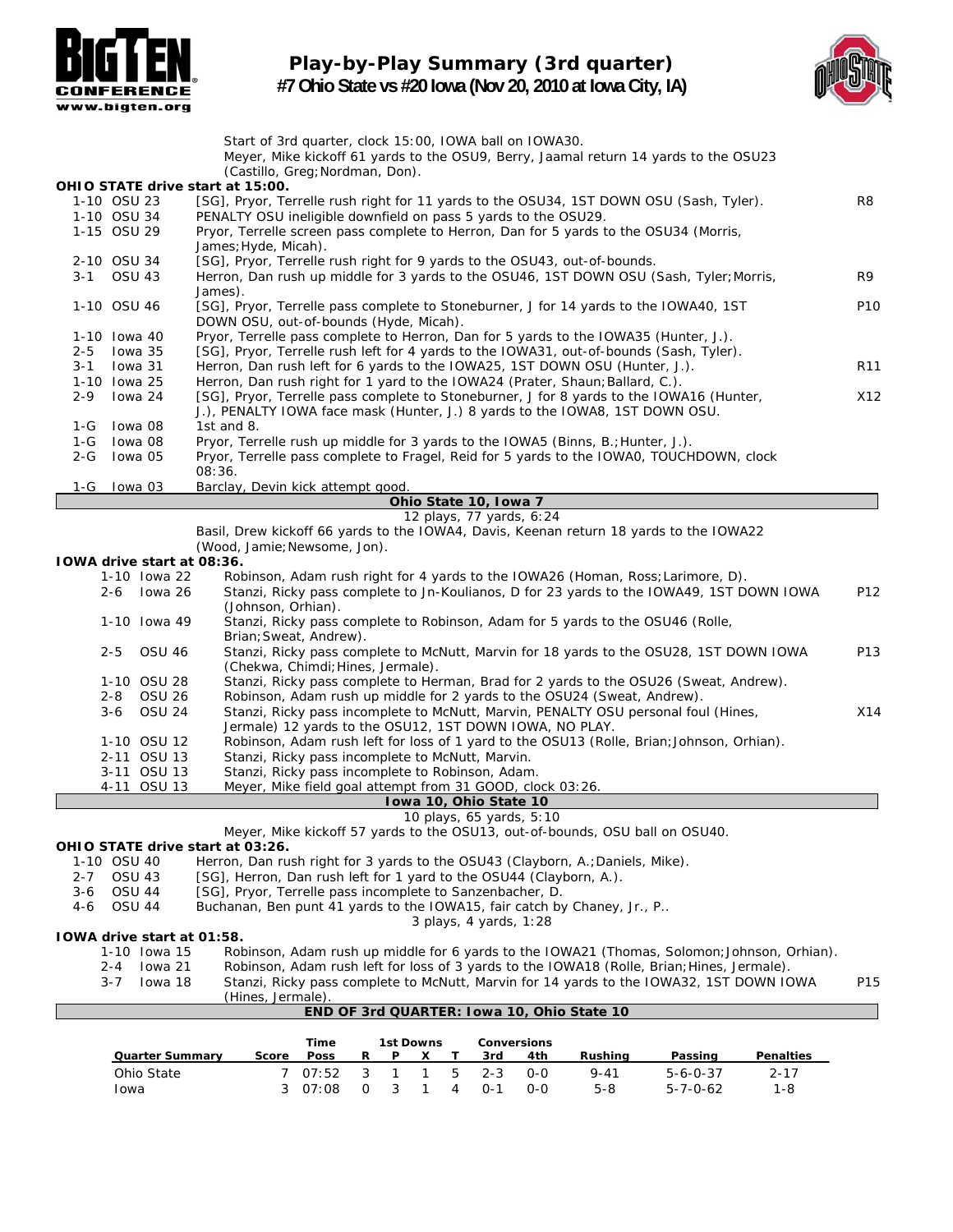

### **Quickie Statistics (3rd quarter only) #7 Ohio State vs #20 Iowa (Nov 20, 2010 at Iowa City, IA)**



|                                   | OSU         | <b>IOWA</b>    |
|-----------------------------------|-------------|----------------|
| Score                             |             | 3              |
| <b>FIRST DOWNS</b>                | 5           | $\overline{4}$ |
| <b>RUSHES-YARDS (NET)</b>         | $9 - 41$    | $5 - 8$        |
| <b>PASSING YDS (NET)</b>          | 37          | 62             |
| Passes Att-Comp-Int               | $6 - 5 - 0$ | $7 - 5 - 0$    |
| <b>TOTAL OFFENSE PLAYS-YARDS</b>  | $15 - 78$   | $12 - 70$      |
| <b>Fumble Returns-Yards</b>       | $0 - 0$     | $0 - 0$        |
| <b>Punt Returns-Yards</b>         | $0 - 0$     | $0 - 0$        |
| Kickoff Returns-Yards             | $1 - 14$    | $1 - 18$       |
| <b>Interception Returns-Yards</b> | $0 - 0$     | $0 - 0$        |
| Punts (Number-Avg)                | $1 - 41.0$  | $0 - 0.0$      |
| Fumbles-Lost                      | $0 - 0$     | $0 - 0$        |
| Penalties-Yards                   | $2 - 17$    | 1-8            |
| <b>Possession Time</b>            | 07:52       | 07:08          |
| <b>Third-Down Conversions</b>     | $2$ of $3$  | $1$ of $2$     |
| Fourth-Down Conversions           | $0$ of $0$  | $0$ of $0$     |

| <b>Rushing</b>                     | No. Gain Loss Net TD |                           |              |               | Avg<br>Lq                                        | <b>Rushing</b>                                                                      |             | No. Gain Loss Net TD |               |                | Avg<br>La        |
|------------------------------------|----------------------|---------------------------|--------------|---------------|--------------------------------------------------|-------------------------------------------------------------------------------------|-------------|----------------------|---------------|----------------|------------------|
| Pryor, Terrelle                    | 4                    | 27<br>0                   | 27           | $\Omega$      | 11<br>6.8                                        | Robinson, Adam                                                                      | 5           | 12                   | 8<br>4        | Ω              |                  |
| Herron, Dan                        | 5                    | 14<br>$\mathbf 0$         | 14           | $\mathbf 0$   | 6<br>2.8                                         |                                                                                     |             |                      |               |                |                  |
| Passing                            | $C - A - I$          |                           |              |               | Yds TD Long Sack                                 | Passing                                                                             | $C - A - I$ |                      |               |                | Yds TD Long Sack |
| Pryor, Terrelle                    | $5 - 6 - 0$          |                           | 37           |               | 14<br>O                                          | Stanzi, Ricky                                                                       | $5 - 7 - 0$ |                      | 62<br>O       |                | 23<br>n          |
| Receiving                          | No. Yards            |                           | <b>TD</b>    | Long          |                                                  | Receiving                                                                           |             | No. Yards            | <b>TD</b>     | Long           |                  |
| Stoneburner, Jake                  | $\overline{2}$       | 22                        | $\Omega$     | 14            |                                                  | McNutt, Marvin                                                                      | 2           | 32                   | $\mathbf 0$   | 18             |                  |
| Herron, Dan                        | 2                    | 10                        | 0            | 5             |                                                  | Jn-Koulianos, D                                                                     |             | 23                   | 0             | 23             |                  |
| Fragel, Reid                       |                      | 5                         | 1            | 5             |                                                  | Robinson, Adam                                                                      |             | 5                    | $\mathbf 0$   | $\overline{5}$ |                  |
|                                    |                      |                           |              |               |                                                  | Herman, Brad                                                                        | 1           | $\overline{2}$       | $\Omega$      | $\overline{2}$ |                  |
| Punting                            | No.                  | <u>Yds</u>                |              | Avg Long In20 | TВ                                               | Punting                                                                             | No.         | Yds                  | Avg Long In20 |                | TВ               |
| Buchanan, Ben                      |                      | 41                        | 41.0         | 41            | $\Omega$                                         |                                                                                     |             |                      |               |                |                  |
|                                    |                      |                           |              |               |                                                  |                                                                                     |             |                      |               |                |                  |
| <b>Punt Returns</b>                | No. Yards            |                           | TD           | Long          |                                                  | <b>Punt Returns</b>                                                                 |             | No. Yards            | TD            | Long           |                  |
| <b>Kick Returns</b>                | No. Yards            |                           | TD           | Long          |                                                  | <b>Kick Returns</b>                                                                 |             | No. Yards            | TD            | Long           |                  |
| Berry, Jaamal                      |                      | 14                        | $\Omega$     | 14            |                                                  | Davis, Keenan                                                                       |             | 18                   | $\Omega$      | 18             |                  |
| <b>Tackles</b>                     | <b>UA-A Total</b>    |                           | <b>Sacks</b> |               | TFL                                              | <b>Tackles</b>                                                                      | <b>UA-A</b> | <b>Total</b>         | <b>Sacks</b>  |                | <b>TFL</b>       |
| Sweat, Andrew                      | $2 - 1$              | 3                         |              | 0.0           | 0.0                                              | Hunter, J.                                                                          | $3 - 1$     | 4                    | 0.0           |                | 0.0              |
| Johnson, Orhian                    | $1 - 2$              | 3                         |              | 0.0           | 0.5                                              | Sash, Tyler                                                                         | $2 - 1$     | 3                    | 0.0           |                | 0.0              |
| Hines, Jermale                     | $1 - 2$              | $\ensuremath{\mathsf{3}}$ |              | 0.0           | 0.5                                              | Clayborn, A.                                                                        | $1 - 1$     |                      | 0.0           |                | 0.0              |
| Rolle, Brian                       | $0 - 3$              | 3                         |              | 0.0           | 1.0                                              | Hyde, Micah                                                                         | $1 - 1$     | 2<br>$\overline{2}$  | 0.0           |                | 0.0              |
|                                    |                      |                           |              |               |                                                  |                                                                                     |             |                      |               |                |                  |
| <b>Time</b><br>Qtr<br>01:05<br>1st | <b>Scoring Play</b>  |                           |              |               |                                                  |                                                                                     |             |                      |               |                | $V-H$<br>$0 - 7$ |
| 11:34<br>2nd                       |                      |                           |              |               |                                                  | IOWA - McNutt, Marvin 19 yd pass from Stanzi, Ricky (Meyer, Mike kick), 8-87 4:35   |             |                      |               |                | $3 - 7$          |
| 08:36<br>3rd                       |                      |                           |              |               | OSU - Barclay, Devin 18 yd field goal, 8-58 4:31 | OSU - Fragel, Reid 5 yd pass from Pryor, Terrelle (Barclay, Devin kick), 12-77 6:24 |             |                      |               |                | $7 - 0$          |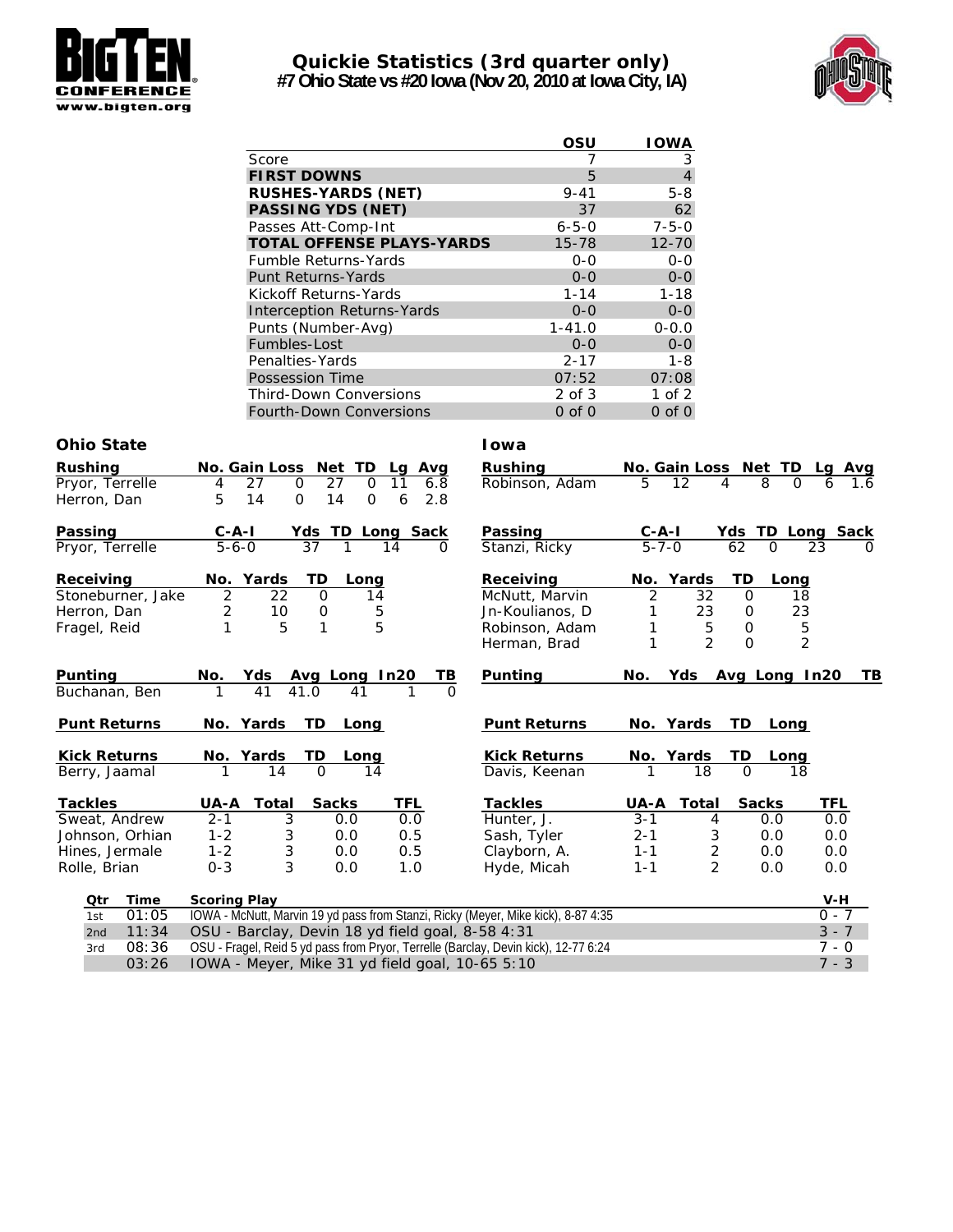

### **Play-by-Play Summary (4th quarter) #7 Ohio State vs #20 Iowa (Nov 20, 2010 at Iowa City, IA)**



|         |                              | 1-10 Iowa 32               | Start of 4th quarter, clock 15:00.                                                                                                   |                 |
|---------|------------------------------|----------------------------|--------------------------------------------------------------------------------------------------------------------------------------|-----------------|
|         |                              | 1-10 Iowa 32               | Robinson, Adam rush up middle for 10 yards to the IOWA42, 1ST DOWN IOWA (Hines, Jermale).                                            | R <sub>16</sub> |
|         |                              | 1-10 Iowa 42               | Stanzi, Ricky pass incomplete to Jn-Koulianos, D.                                                                                    |                 |
|         |                              | 2-10 Iowa 42               | Robinson, Adam rush up middle for 1 yard to the IOWA43 (Rolle, Brian; Simon, John).                                                  |                 |
|         | 3-9                          | lowa 43                    | Stanzi, Ricky pass incomplete to Jn-Koulianos, D.                                                                                    |                 |
|         | 4-9                          | lowa 43                    | Donahue, Ryan punt 44 yards to the OSU13, Hall, Jordan return 7 yards to the OSU20                                                   |                 |
|         |                              |                            | (Prater, Shaun; Reisner, Allen).                                                                                                     |                 |
|         |                              |                            | 7 plays, 28 yards, 3:36                                                                                                              |                 |
|         |                              |                            | OHIO STATE drive start at 13:22.                                                                                                     |                 |
|         | 1-10 OSU 20                  |                            | Pryor, Terrelle pass incomplete to Sanzenbacher, D.                                                                                  |                 |
|         | 2-10 OSU 20                  |                            | [SG], Pryor, Terrelle rush right for no gain to the OSU20 (Prater, Shaun).                                                           |                 |
|         | 3-10 OSU 20                  |                            | [SG], Pryor, Terrelle pass intercepted by Prater, Shaun at the OSU35, Prater, Shaun                                                  |                 |
|         |                              |                            | return 8 yards to the OSU27 (Posey, DeVier).<br>3 plays, 0 yards, 0:58                                                               |                 |
|         |                              | 10WA drive start at 12:24. |                                                                                                                                      |                 |
|         |                              | 1-10 OSU 27                | Coker, Marcus rush right for 26 yards to the OSU1, 1ST DOWN IOWA (Johnson, Orhian).                                                  | R <sub>17</sub> |
|         |                              |                            | Coker, Marcus rush up middle for 1 yard to the OSU0, TOUCHDOWN, clock 11:53.                                                         |                 |
|         | 1-G                          | <b>OSU 03</b>              | Meyer, Mike kick attempt good.                                                                                                       |                 |
|         |                              |                            | Iowa 17, Ohio State 10                                                                                                               |                 |
|         |                              |                            | 2 plays, 27 yards, 0:31                                                                                                              |                 |
|         |                              |                            | Meyer, Mike kickoff 64 yards to the OSU6, Hall, Jordan return 33 yards to the OSU39                                                  |                 |
|         |                              |                            | (Hitchens, A.; Kirksey, C.).                                                                                                         |                 |
|         |                              |                            | OHIO STATE drive start at 11:53.                                                                                                     |                 |
|         | 1-10 OSU 39                  |                            | Pryor, Terrelle rush right for 4 yards to the OSU43, out-of-bounds (Ballard, C.).                                                    |                 |
|         | 2-6 OSU 43                   |                            | Herron, Dan rush left for 4 yards to the OSU47 (Clayborn, A.; Morris, James).                                                        |                 |
|         | 3-2 OSU 47                   |                            | [SG], Pryor, Terrelle rush for 4 yards to the IOWA49, 1ST DOWN OSU (Binns, B.).                                                      | R <sub>13</sub> |
|         | 1-10 Iowa 49                 |                            | Pryor, Terrelle pass complete to Herron, Dan for 11 yards to the IOWA38, 1ST DOWN OSU                                                | P14             |
|         |                              |                            | (Hyde, Micah; Morris, James).                                                                                                        |                 |
|         | 1-10 Iowa 38                 |                            | Pryor, Terrelle pass complete to Stoneburner, J for 4 yards to the IOWA34 (Johnson, Troy).                                           |                 |
|         | $2-6$ lowa 34                |                            | [SG], PENALTY OSU false start 5 yards to the IOWA39, NO PLAY.                                                                        |                 |
|         | 2-11 Iowa 39                 |                            | [SG], Pryor, Terrelle pass complete to Posey, DeVier for 10 yards to the IOWA29 (Johnson,                                            |                 |
|         |                              |                            | Troy; Hunter, J.).                                                                                                                   |                 |
| $3 - 1$ | lowa 29                      |                            | Pryor, Terrelle rush up middle for 2 yards to the IOWA27, 1ST DOWN OSU (Morris,                                                      | R <sub>15</sub> |
|         |                              |                            | James; Daniels, Mike).                                                                                                               |                 |
|         | 1-10 Iowa 27                 |                            | [SG], Pryor, Terrelle pass incomplete to Stoneburner, J.                                                                             |                 |
|         | 2-10 Iowa 27<br>3-14 Iowa 31 |                            | [SG], Pryor, Terrelle sacked for loss of 4 yards to the IOWA31 (Ballard, C.).<br>[SG], Pryor, Terrelle pass incomplete to Brown, CP. |                 |
|         | 4-14 lowa 31                 |                            | Barclay, Devin field goal attempt from 48 GOOD, clock 07:38.                                                                         |                 |
|         |                              |                            | Iowa 17, Ohio State 13                                                                                                               |                 |
|         |                              |                            | 11 plays, 30 yards, 4:15                                                                                                             |                 |
|         |                              |                            | Basil, Drew kickoff 64 yards to the IOWA6, Jn-Koulianos, D return 23 yards to the IOWA29                                             |                 |
|         |                              |                            | (Newsome, Jon; Gant, Aaron), PENALTY IOWA illegal block 10 yards to the IOWA19, 1st and                                              |                 |
|         |                              |                            | 10, IOWA ball on IOWA19.                                                                                                             |                 |
|         |                              | 10WA drive start at 07:38. |                                                                                                                                      |                 |
|         |                              | 1-10 Iowa 19               | Stanzi, Ricky sacked for loss of 6 yards to the IOWA13 (Simon, John).                                                                |                 |
|         |                              | 2-16 Iowa 13               | Stanzi, Ricky pass complete to McNutt, Marvin for 11 yards to the IOWA24, out-of-bounds                                              |                 |
|         |                              |                            | (Torrence, Devon).                                                                                                                   |                 |
|         | $3 - 5$                      | lowa 24                    | Stanzi, Ricky pass incomplete to Robinson, Adam (Simon, John).                                                                       |                 |
|         | 4-5                          | lowa 24                    | Donahue, Ryan punt 52 yards to the OSU24, fair catch by Hall, Jordan.                                                                |                 |
|         |                              |                            | 3 plays, 5 yards, 1:33                                                                                                               |                 |
|         |                              |                            | OHIO STATE drive start at 06:05.                                                                                                     |                 |
|         | 1-10 OSU 24                  |                            | [SG], Saine, Brandon rush right for 11 yards to the OSU35, 1ST DOWN OSU (Sash, Tyler).                                               | R <sub>16</sub> |
|         | 1-10 OSU 35                  |                            | [SG], Pryor, Terrelle rush up middle for 6 yards to the OSU41 (Prater, Shaun).                                                       |                 |
| 2-4     | <b>OSU 41</b>                |                            | Pryor, Terrelle pass complete to Herron, Dan for 9 yards to the 50 yardline, 1ST DOWN                                                | P17             |
|         |                              |                            | OSU, out-of-bounds (Hyde, Micah).                                                                                                    |                 |
|         | 1-10 OSU 50                  |                            | Pryor, Terrelle pass incomplete to Stoneburner, J.                                                                                   |                 |
|         | 2-10 OSU 50                  |                            | [SG], Pryor, Terrelle pass incomplete to Stoneburner, J.                                                                             |                 |
|         | 3-10 OSU 50                  |                            | [SG], Pryor, Terrelle pass incomplete to Posey, DeVier.                                                                              |                 |
|         | 4-10 OSU 50                  |                            | [SG], Pryor, Terrelle rush for 14 yards to the IOWA36, 1ST DOWN OSU (Hyde, Micah; Hunter,                                            | <b>R18</b>      |
|         | 1-10 Iowa 36                 |                            | $J.$ ).<br>[SG], Pryor, Terrelle pass complete to Sanzenbacher, D for 5 yards to the IOWA31.                                         |                 |
| $2 - 5$ | lowa 31                      |                            | [SG], Herron, Dan rush up middle for 5 yards to the IOWA26, 1ST DOWN OSU (Ballard,                                                   | R <sub>19</sub> |
|         |                              |                            |                                                                                                                                      |                 |

1-10 Iowa 26 Pryor, Terrelle pass complete to Sanzenbacher, D for 24 yards to the IOWA2, 1ST DOWN OSU, P20

1-G Iowa 02 Herron, Dan rush up middle for 1 yard to the IOWA1 (Daniel, Lebron; Hunter, J.).<br>2-G Iowa 01 Herron, Dan rush left for 1 yard to the IOWA0, TOUCHDOWN, clock 01:47. 2-G Iowa 01 Herron, Dan rush left for 1 yard to the IOWA0, TOUCHDOWN, clock 01:47.<br>1-G Iowa 03 PENALTY IOWA offside defense 2 yards to the IOWA1. PENALTY IOWA offside defense 2 yards to the IOWA1.

C.;Morris, James).

1-G Iowa 01 Barclay, Devin kick attempt good.

out-of-bounds (Johnson, Troy).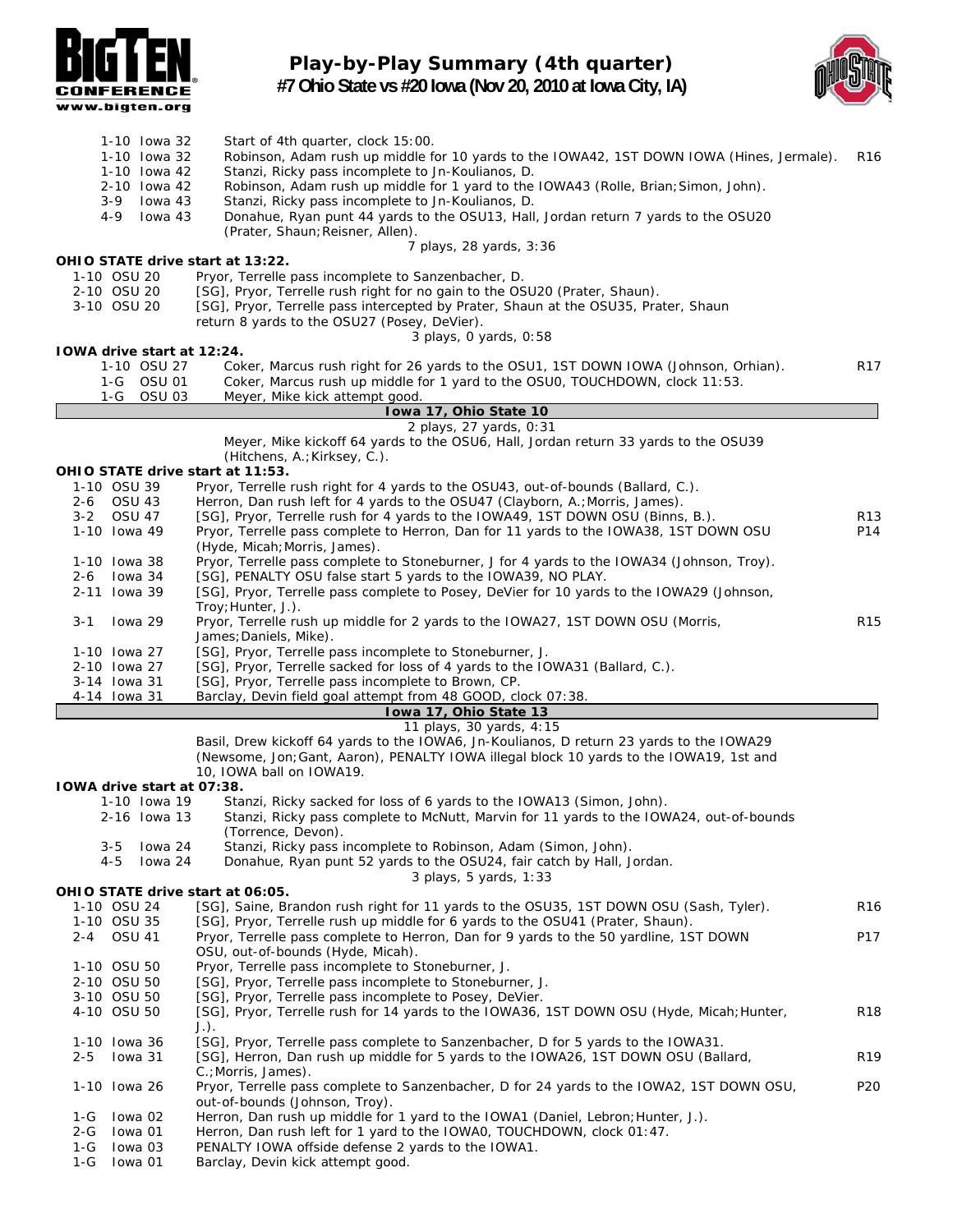



#### **Ohio State 20, Iowa 17**

*12 plays, 76 yards, 4:18*

Basil, Drew kickoff 60 yards to the IOWA10, Chaney, Jr., P. return 26 yards to the IOWA36 (Bell, Dorian;Ebner, Nate).

#### **IOWA drive start at 01:47.**

- 1-10 Iowa 36 [SG], Stanzi, Ricky pass incomplete to Robinson, Adam.<br>2-10 Iowa 36 Stanzi, Ricky pass incomplete to Chaney, Jr., P..
- 2-10 Iowa 36 Stanzi, Ricky pass incomplete to Chaney, Jr., P..<br>3-10 Iowa 36 Stanzi, Ricky sacked for loss of 11 yards to the I
- 3-10 Iowa 36 Stanzi, Ricky sacked for loss of 11 yards to the IOWA25 (Heyward, C).
- Timeout Iowa, clock 01:19.
- 4-21 Iowa 25 [SG], Stanzi, Ricky pass complete to McNutt, Marvin for 19 yards to the IOWA44 (Homan, Ross;Hines, Jermale).

#### *4 plays, 8 yards, 0:37*

|         |              | OHIO STATE drive start at 01:10.                                                |                 |
|---------|--------------|---------------------------------------------------------------------------------|-----------------|
|         | 1-10 Iowa 44 | Herron, Dan rush up middle for 1 yard to the IOWA43 (Hyde, Micah).              |                 |
| $2 - 9$ | lowa 43      | Timeout Iowa, clock 01:04.                                                      |                 |
| $2 - 9$ | Towa 43      | Herron, Dan rush left for 4 yards to the IOWA39 (Greenwood, B.).                |                 |
| $3 - 5$ | lowa 39      | Timeout Iowa, clock 00:59.                                                      |                 |
| $3 - 5$ | lowa 39      | Herron, Dan rush left for 3 yards to the IOWA36 (Greenwood, B.; Hunter, J.).    |                 |
| $4 - 2$ | lowa 36      | Timeout Ohio State, clock 00:09.                                                |                 |
| $4 - 2$ | lowa 36      | Timeout Ohio State, clock 00:09.                                                |                 |
| 4-2     | lowa 36      | Herron, Dan rush left for 11 yards to the IOWA25, 1ST DOWN OSU (Greenwood, B.). | R <sub>21</sub> |
|         |              | End of game, clock 00:00.                                                       |                 |
|         |              | 4 plays, 19 yards, 1:10                                                         |                 |

#### **FINAL SCORE: Ohio State 20, Iowa 17**

|                        |       | Time                     |   | 1st Downs |                     | <b>Conversions</b> |       |      |          |                   |                  |
|------------------------|-------|--------------------------|---|-----------|---------------------|--------------------|-------|------|----------|-------------------|------------------|
| <b>Quarter Summary</b> | Score | <b>Poss</b>              | R | P         | $\mathbf{x}$        |                    | 3rd   | 4th  | Rushina  | Passing           | <b>Penalties</b> |
| Ohio State             |       | 10 10:41 6 3 0 9 2-6 2-2 |   |           |                     |                    |       |      | 16-67    | $6 - 13 - 1 - 63$ | 1-5              |
| <b>l</b> owa           |       | 7 04:19 2                |   |           | $0 \quad 0 \quad 2$ |                    | $O-3$ | ົດ-1 | $6 - 21$ | 2-7-0-30          | $2 - 12$         |